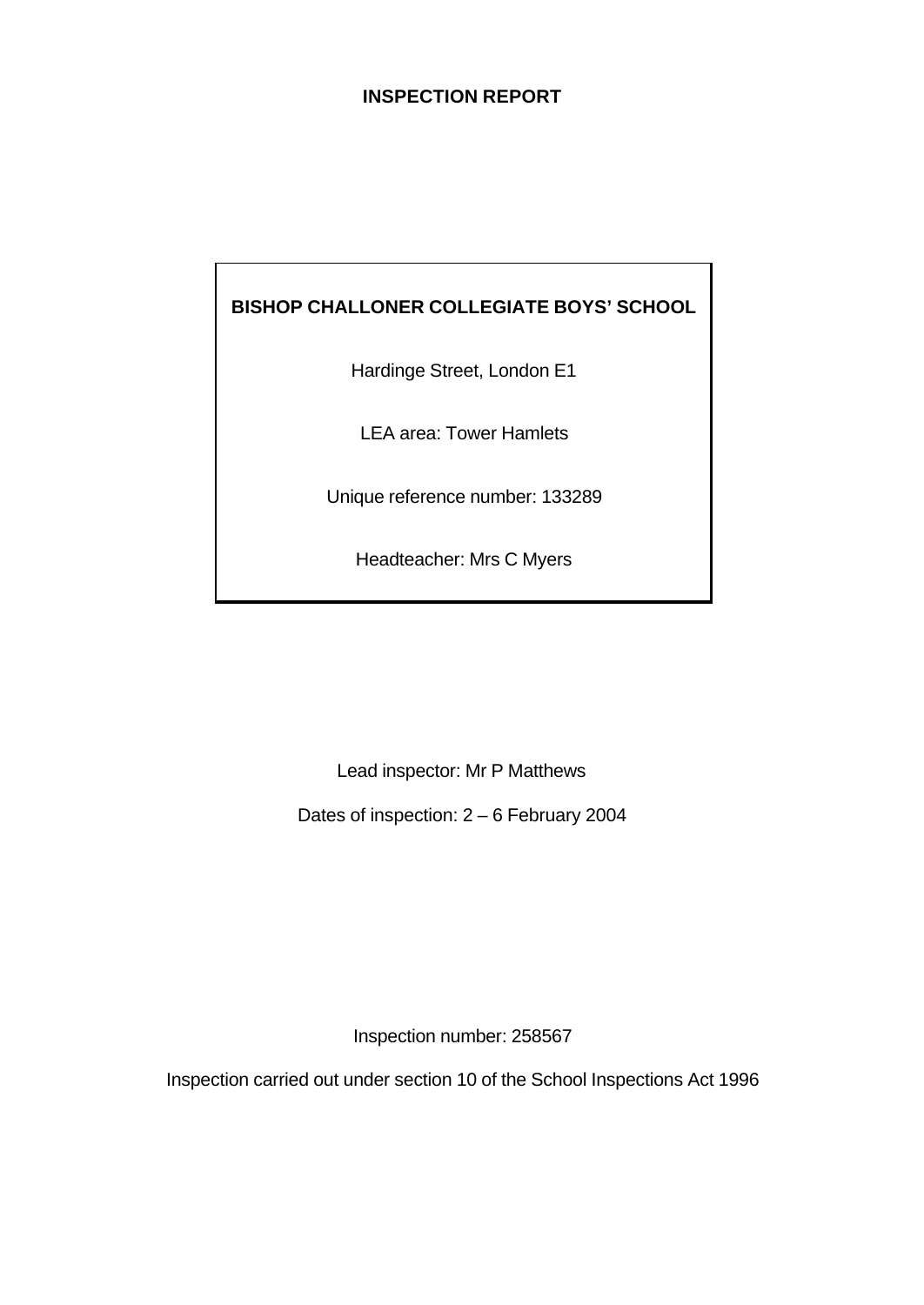#### © Crown copyright 2004

This report may be reproduced in whole or in part for non-commercial educational purposes, provided that all extracts quoted are reproduced verbatim without adaptation and on condition that the source and date thereof are stated.

Further copies of this report are obtainable from the school. Under the School Inspections Act 1996, the school must provide a copy of this report and/or its summary free of charge to certain categories of people. A charge not exceeding the full cost of reproduction may be made for any other copies supplied.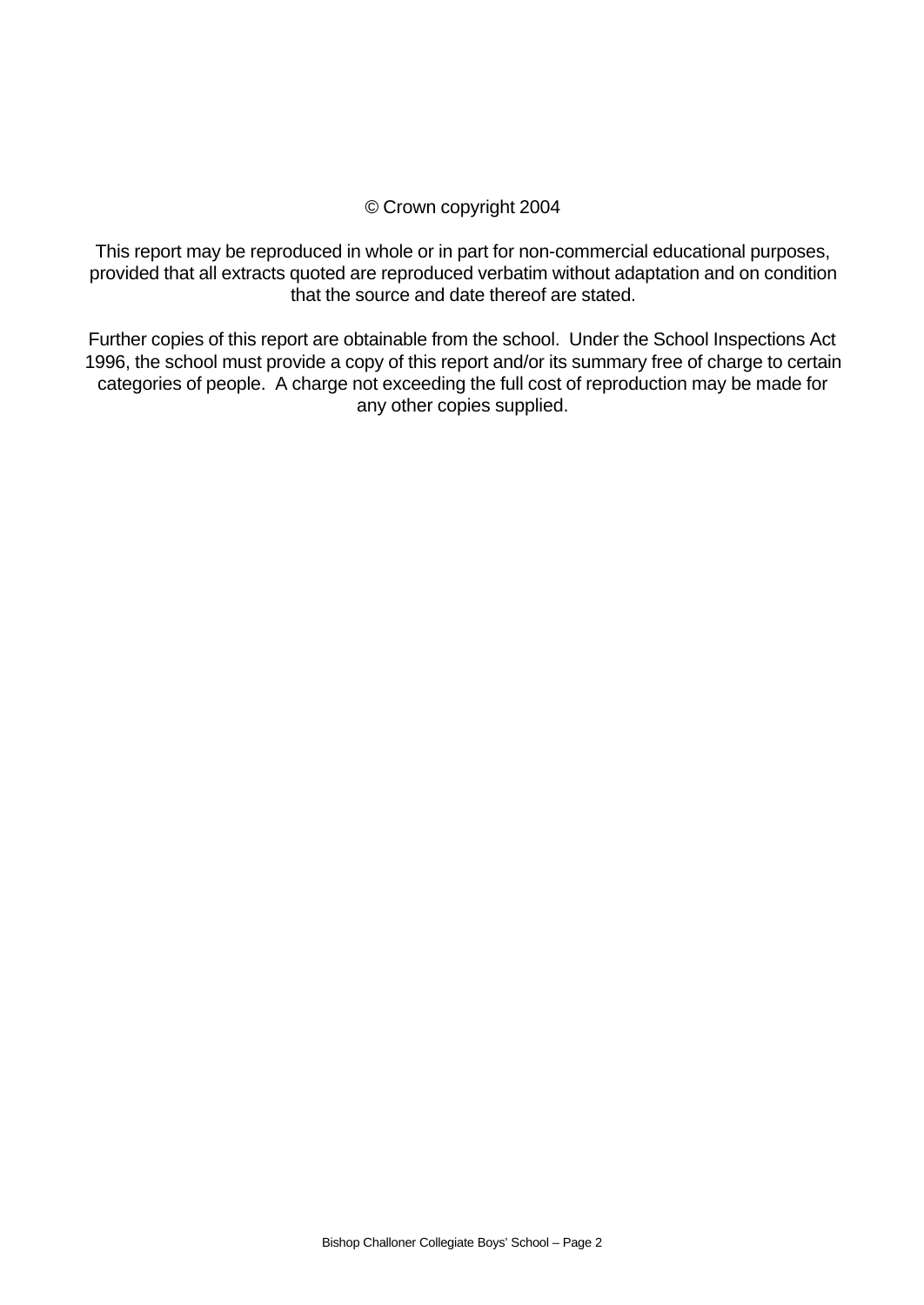## **INFORMATION ABOUT THE SCHOOL**

| Type of school:              |    |               | Comprehensive                       |  |  |
|------------------------------|----|---------------|-------------------------------------|--|--|
| School category:             |    |               | <b>Voluntary Aided</b>              |  |  |
| Age range of pupils:         |    |               | 11-16, currently 11-14              |  |  |
| Gender of pupils:            |    |               | <b>Boys</b>                         |  |  |
| Number on roll:              |    |               | 274                                 |  |  |
| School address:<br>Postcode: |    |               | Hardinge Street<br>London<br>E1 0EB |  |  |
| Telephone number:            |    |               | 0207 790 3634                       |  |  |
| Fax number:                  |    |               | 0207 702 7398                       |  |  |
| Appropriate authority:       |    |               | Governing Body                      |  |  |
| Name of chair of governors:  |    |               | Mr D Regan                          |  |  |
| Date<br>inspection:          | Ωf | previous None |                                     |  |  |

## **CHARACTERISTICS OF THE SCHOOL**

Bishop Challoner Catholic Collegiate Boys' School is an 11-16 comprehensive school which currently has students on roll in Years  $7 - 9$ . The headteacher (and almost all the governing body) are also responsible for an established Catholic girls' school, which has a mixed sixth form, on the same site in a quasi-federated manner. It is expected that the school will increase its size from three forms of entry to four from September 2004 and will eventually have 600 students on roll. The school admits students with high levels of socio-economic disadvantage; 44 per cent of students entitled to free school meals is well above national averages. The school is subject to regular, very serious vandalism from outside the school. On entry students have attained below national averages. Seventeen per cent of students do not have English as a first language. The percentage of students identified as having special educational needs, including the number who have a statement of special educational need, is broadly in line with national averages.

The school buildings are temporary and were created for September 2003. Previously, students had been housed in very inadequate accommodation at some distance from the girls' school.

There are advanced plans to completely re-build the school (and the associated girls' school) to create "The Learning Village" open to the local population for educational purposes beyond the school day. Funding for this project will come from both the Diocese of Westminster and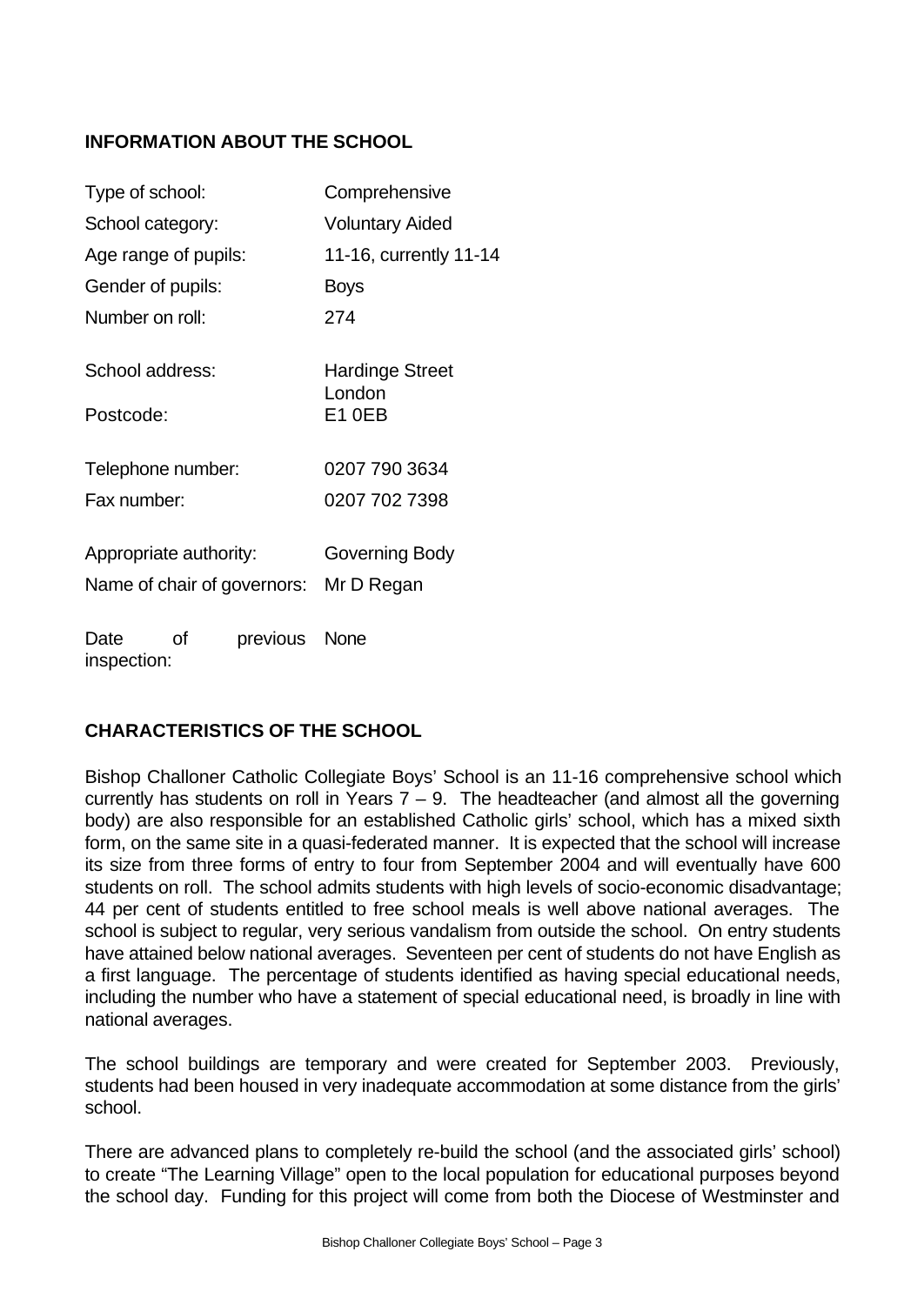the Department for Education and Standards (DfES). Work is expected to commence later in 2004. Girls and boys will continue to be educated separately until the age of 16.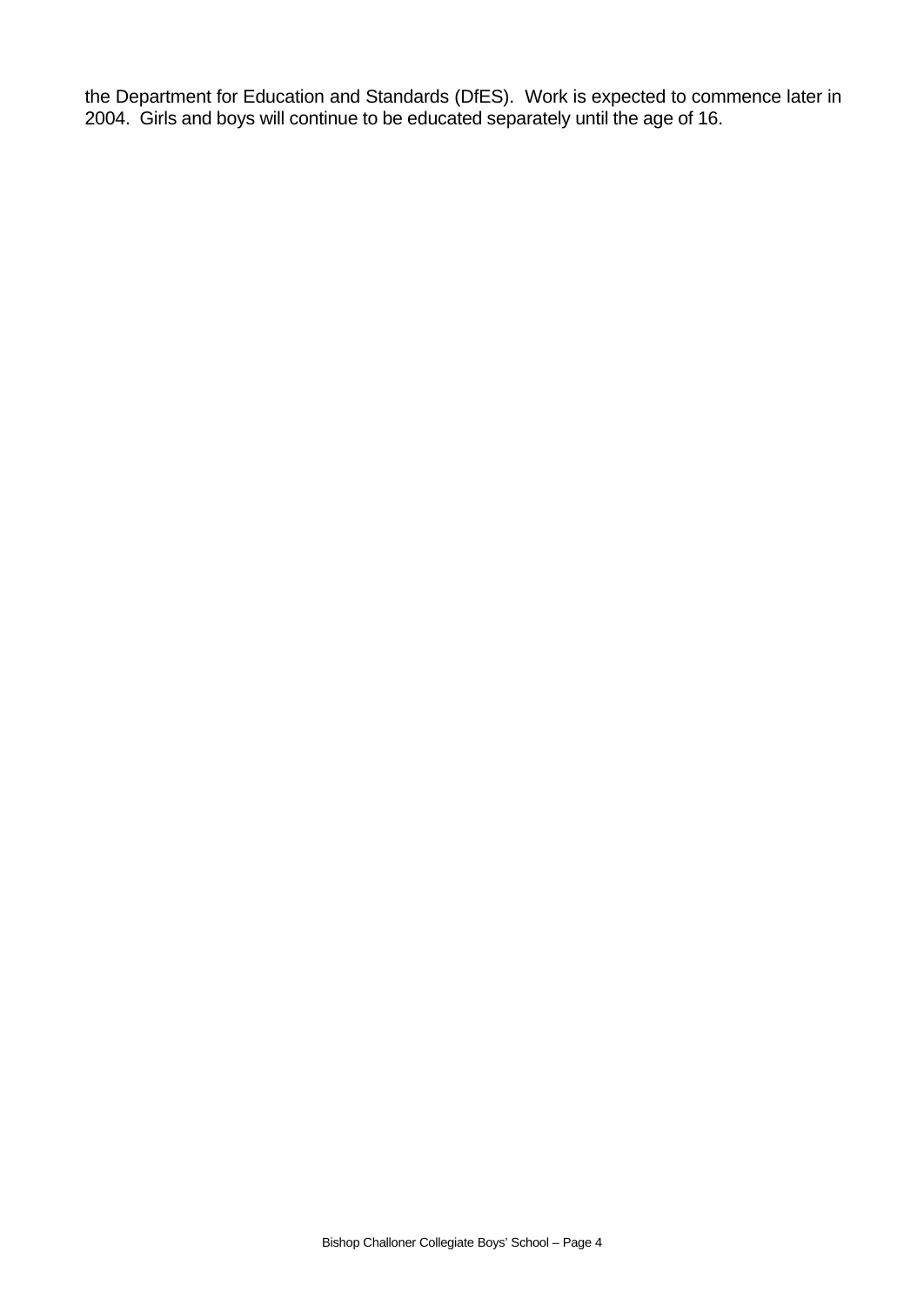## **INFORMATION ABOUT THE INSPECTION TEAM**

| Members of the inspection team |                         |                       | <b>Subject responsibilities</b>                   |
|--------------------------------|-------------------------|-----------------------|---------------------------------------------------|
| 5393                           | <b>Peter Matthews</b>   | Lead inspector        |                                                   |
| 14214                          | <b>Gillian Smith</b>    | Lay inspector         |                                                   |
| 15079                          | <b>Anthony Boys</b>     | Team inspector        | Science                                           |
| 32379                          | <b>Robert Brewster</b>  | Team Inspector        | <b>Mathematics</b>                                |
| 23268                          | Kevin Corrigan          | Team inspector        |                                                   |
| 12408                          | <b>Alan Frith</b>       | Team Inspector        | Modern foreign languages                          |
| 31685                          | <b>Valerie Girling</b>  | <b>Team Inspector</b> | Art and design                                    |
| 1421                           | <b>Keith Gould</b>      | <b>Team Inspector</b> |                                                   |
| 15051                          | Lynne Kauffman          | <b>Team Inspector</b> | Design and technology                             |
| 1153                           | Stephen Lavender        | <b>Team Inspector</b> | Geography                                         |
| 8052                           | Ken McKenzie            | <b>Team Inspector</b> | Information<br>communication<br>and<br>technology |
| 23016                          | <b>Terence Morrison</b> | <b>Team Inspector</b> | English                                           |
| 4126                           | <b>Clive Parsons</b>    | <b>Team Inspector</b> |                                                   |
| 4351                           | Jeanne Strickland       | <b>Team Inspector</b> |                                                   |
| 28002                          | <b>Susan Taylor</b>     | <b>Team Inspector</b> | Special educational needs                         |
| 33015                          | <b>Richard Winter</b>   | <b>Team Inspector</b> | History                                           |
|                                |                         |                       | Physical education                                |
| 8911                           | John Witchell           | <b>Team Inspector</b> | <b>Music</b>                                      |

The inspection contractor was:

PBM Brookbridge and Bedford Ltd 13A Market Place Uttoxeter **Staffordshire** ST14 8HY

Any concerns or complaints about the inspection or the report should be made initially to the inspection contractor. The procedures are set out in the leaflet *'Complaining about Ofsted Inspections'*, which is available from Ofsted Publications Centre (telephone 07002 637833) or Ofsted's website (www.ofsted.gov.uk).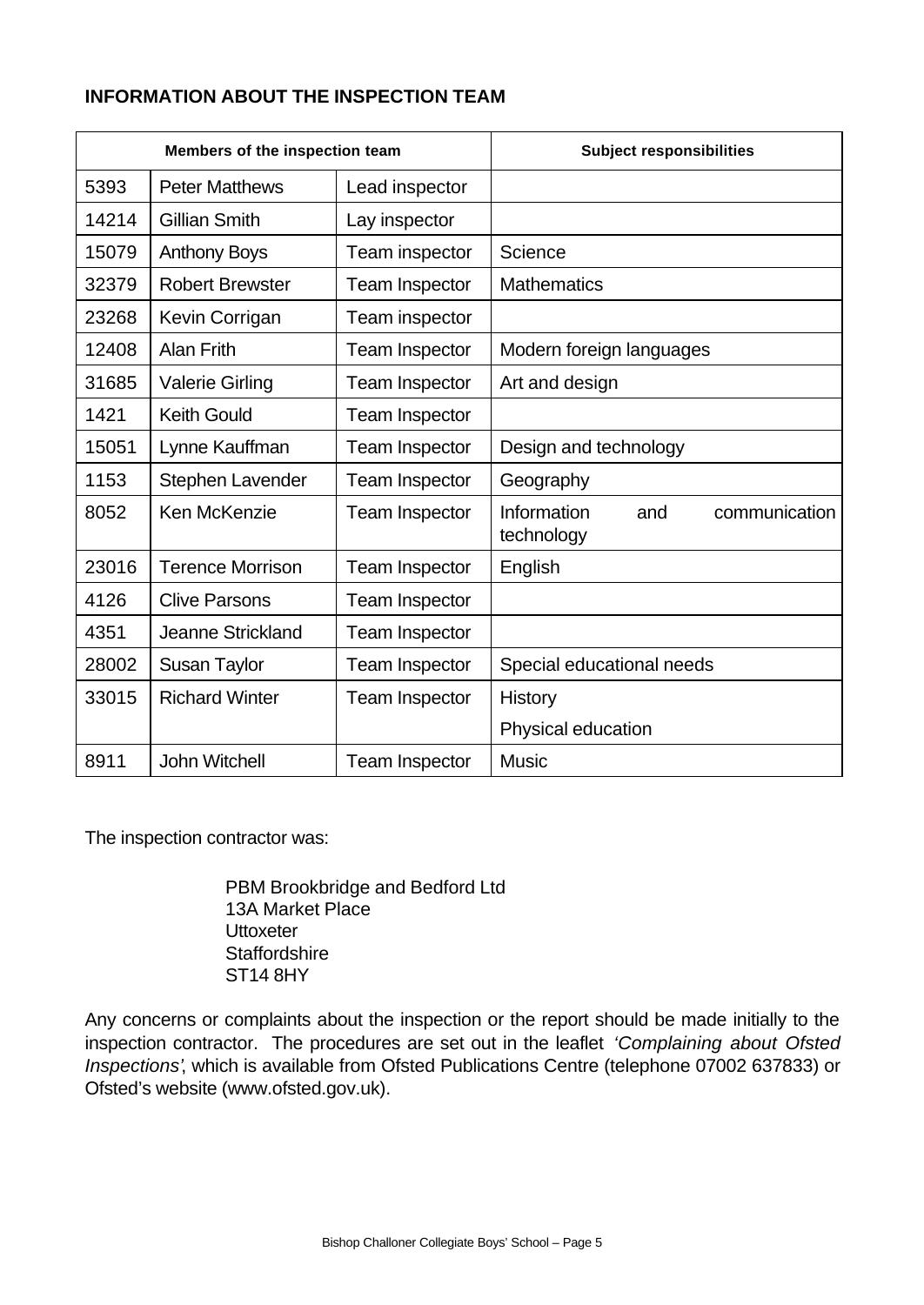## **REPORT CONTENTS**

|                                                               | Page |    |
|---------------------------------------------------------------|------|----|
| <b>PART A: SUMMARY OF THE REPORT</b>                          | 6    |    |
| <b>PART B: COMMENTARY ON THE MAIN INSPECTION FINDINGS</b>     |      |    |
| <b>STANDARDS ACHIEVED BY STUDENTS</b>                         | 8    |    |
| Standards achieved in areas of learning, subjects and courses |      |    |
| Students' attitudes, values and other personal qualities      |      |    |
| <b>QUALITY OF EDUCATION PROVIDED BY THE SCHOOL</b>            | 11   |    |
| Teaching and learning                                         |      |    |
| The curriculum                                                |      |    |
| Care, guidance and support                                    |      |    |
| Partnership with parents, other schools and the community     |      |    |
| <b>LEADERSHIP AND MANAGEMENT</b>                              | 15   |    |
| <b>PART C: THE QUALITY OF EDUCATION SUBJECTS AND COURSES</b>  |      | 18 |
| <b>SUBJECTS IN KEY STAGE 3</b>                                |      |    |
|                                                               |      |    |
|                                                               |      |    |

**PART D: SUMMARY OF THE MAIN INSPECTION JUDGEMENTS 31**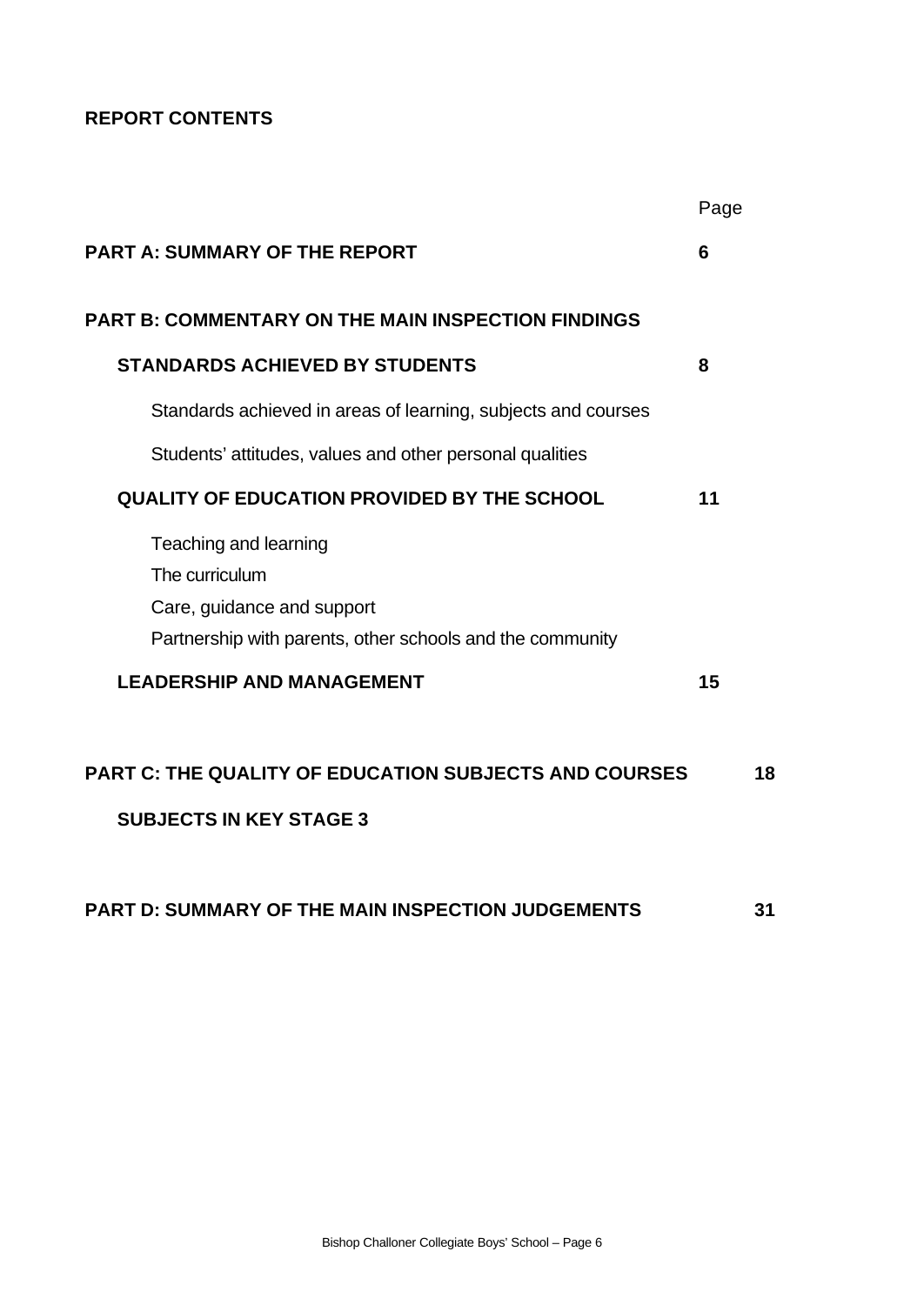# **PART A: SUMMARY OF THE REPORT**

## **OVERALL EVALUATION**

**Bishop Challoner Collegiate Boys' School** is a good school which gives good value for money. It has a number of very good and excellent features. No students have yet taken external examinations but the students are achieving well in English, mathematics and science and very well in information and communication technology (ICT). Teaching is good in most subjects and students have positive attitudes to learning and their new school.

The headteacher and her senior staff have a very clear vision for raising standards further and for the future physical development of the school.

#### **The school's main strengths and weaknesses are**

- The headteacher provides excellent, visionary leadership.
- Day to day leadership and management of the school is particularly strong and effective.
- Students are making good progress, from a low base, towards national standards.
- Procedures for ensuring students' care, welfare, health and safety are very good.
- The school is very inclusive all students are equally valued but opportunities to respond to students' views are limited.
- Insufficient use is made by teachers of assessment to plan for the needs of higher attaining students and to inform all students how to improve.
- The spreading of good practice, particularly in managing student behaviour, is underdeveloped.

#### **How the school has improved**

There has not been a previous inspection by OFSTED. However, the local education authority reviewed the school in 2003 when it was in its previous accommodation. Although that review was positive, great progress had been made since that report.

#### **STANDARDS ACHIEVED**

## **Overall standards are in line with national standards by the end of Year 9 and the achievement of most students is good.**

Students are achieving well in most subjects with the exception of modern foreign languages. Students in Year 9 are achieving standards close to or in line with national expectations in English, mathematics and science, having entered the school with below average results for Year 6. Literacy skills are developed across most subjects as well as in English. Students' ICT skills develop quickly because of the carefully planned programme of work. Students with special educational needs make similar progress compared with other students, as do students with English as an additional language. Higher attaining students have insufficient challenge in some lessons.

**Students' personal qualities, including their spiritual, moral, social and cultural development are good.** The school has a strong ethos which promotes the value of every individual student. Attendance is good. Students are overtly proud of their school and speak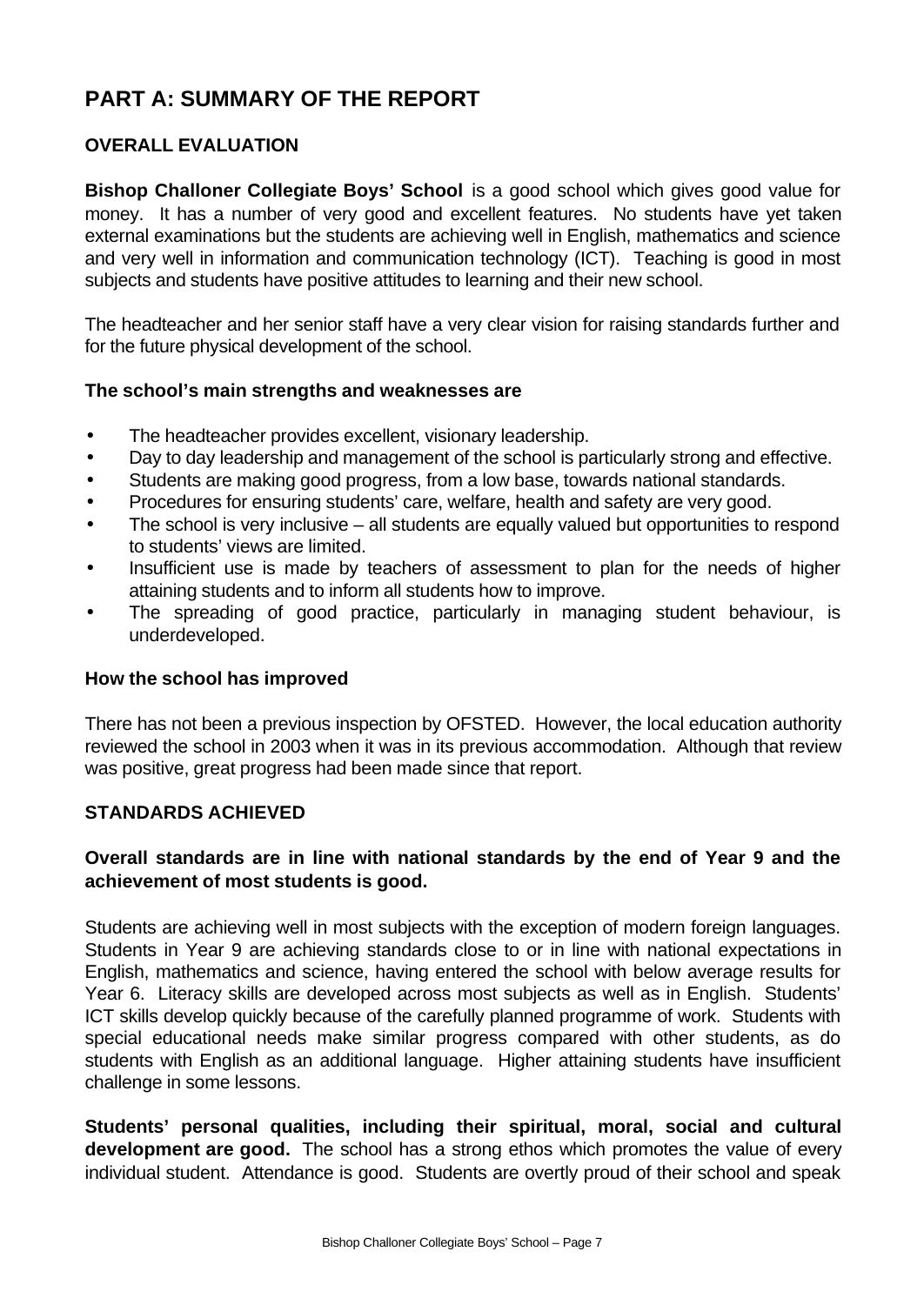warmly of their teachers. The students' very positive attitudes mean that there is very little bullying and few racial incidents. Exclusions are consequently very low.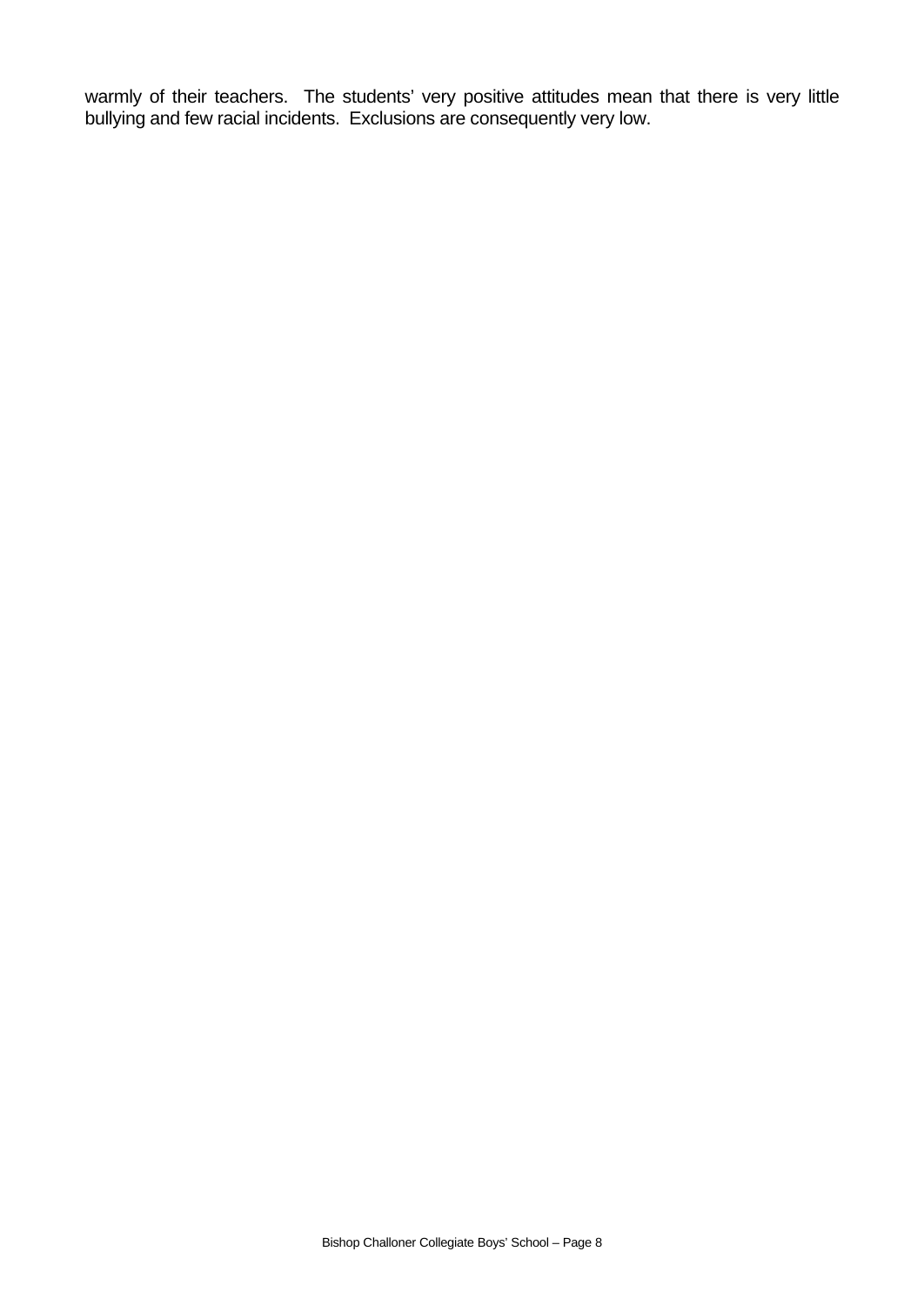## **QUALITY OF EDUCATION**

## **The quality of education provided by the school is good. Teaching and learning are good.**

Teachers are knowledgeable, plan lessons carefully and manage students' behaviour well. Although the school's leaders analyse student data well, this analysis is used insufficiently by teachers so that the work provided does not always match the needs of students. Learning support assistants make a valuable contribution to the progress of students and are well managed by teachers. Relationships between teachers and students are very good which contributes significantly to the students' positive attitudes.

The school provides equal access to a good range of curricular opportunities. Students are beginning GCSE work in ICT in Year 9. Opportunities for extra-curricular activities are very good and are very much welcomed by students. Accommodation is satisfactory but the library facility has yet to open. Resources are satisfactory. The school cares very well for its students and gives them good support and guidance. There are insufficient opportunities for students to express formally their view about the school. Links with parents are satisfactory. The school is developing strong links with the local and extended community, including many volunteers from local large firms who are reading and numeracy partners for many students on a weekly basis.

#### **LEADERSHIP AND MANAGEMENT**

**Leadership and management are very good.** The leadership of the headteacher, focussed on raising standards and on developing a multi-school campus in the near future, is forwardlooking and excellent. Those who are in day to day charge of the school are highly visible and well-known to all students. They set the tone for the school, provide excellent role models, and are very well respected by students. Planning is very effective and the school knows itself well. Subject leadership is good but the monitoring of the quality of teaching and learning by those teachers is less well developed than the monitoring by senior managers. The chair of governors provides very good support and challenge to the school. There are many newly appointed governors. In the past, governors have been good in planning strategically and in holding the school to account. The school complies with statutory requirements except for minor omissions in the school prospectus and the governors' annual report to parents. The school's contribution to the training of new teachers is excellent. There is a good range of professional development opportunities for staff but the school has not systematically shared the very good practice of some teachers with others.

In a very short time leaders have created a school which has learning at its centre and of which students are very proud.

#### **PARENTS' AND STUDENTS' VIEWS OF THE SCHOOL**

The few parents who completed questionnaires or attended the meeting with the lead inspector were positive about the school and were delighted with its move to its current accommodation. They felt their boys were benefiting greatly from the new school. Students were very positive about their school.

#### **IMPROVEMENTS NEEDED**

The most important things the school should do to improve are: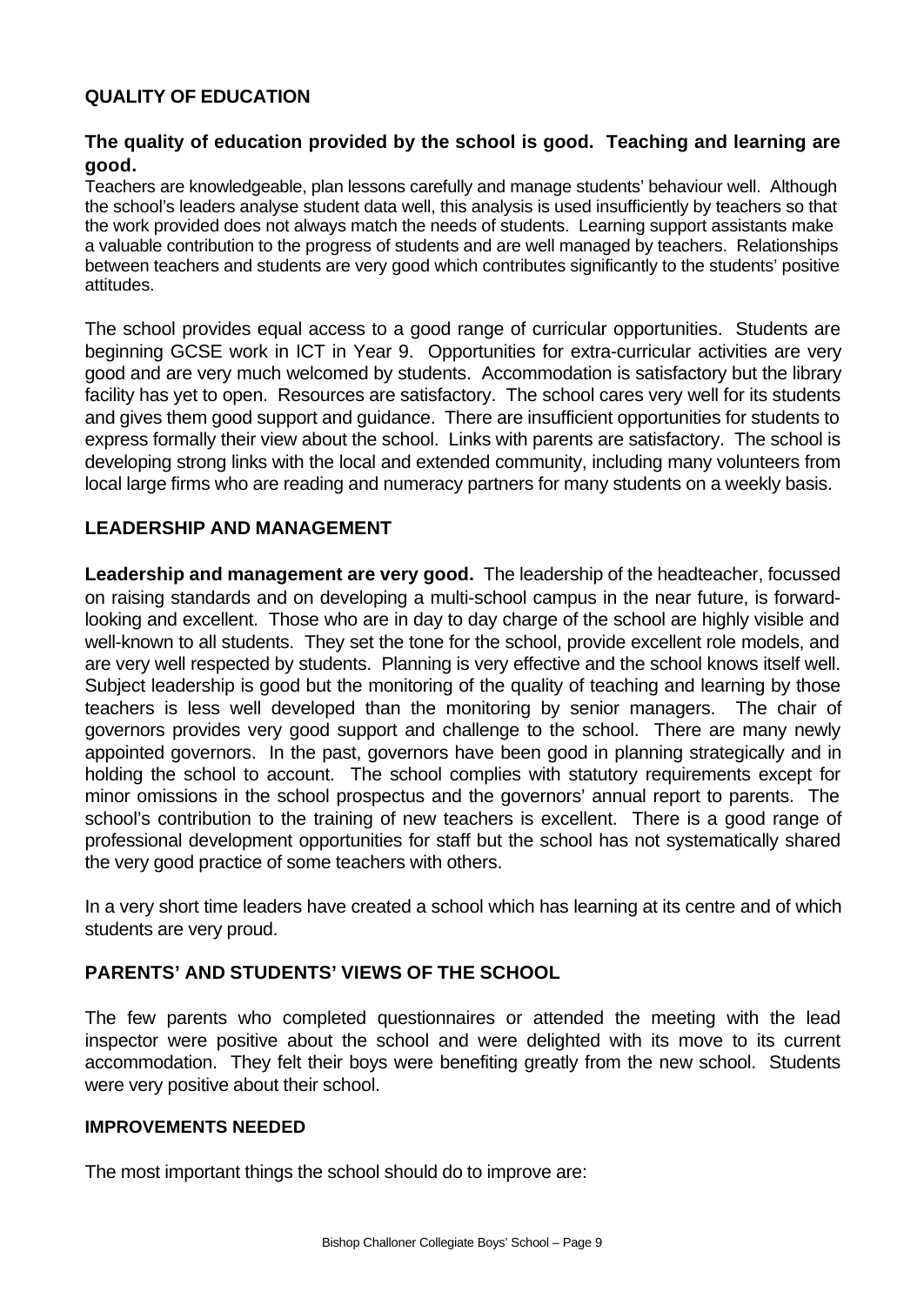- Ensure all teachers make the best use of assessment data in planning lessons, thus providing more challenge for higher attaining students.
- Develop further opportunities for students to express opinions and share in the development of the school.
- Enable teachers with less secure behaviour management skills to learn from those teachers in the school who are experts in this aspect of teaching.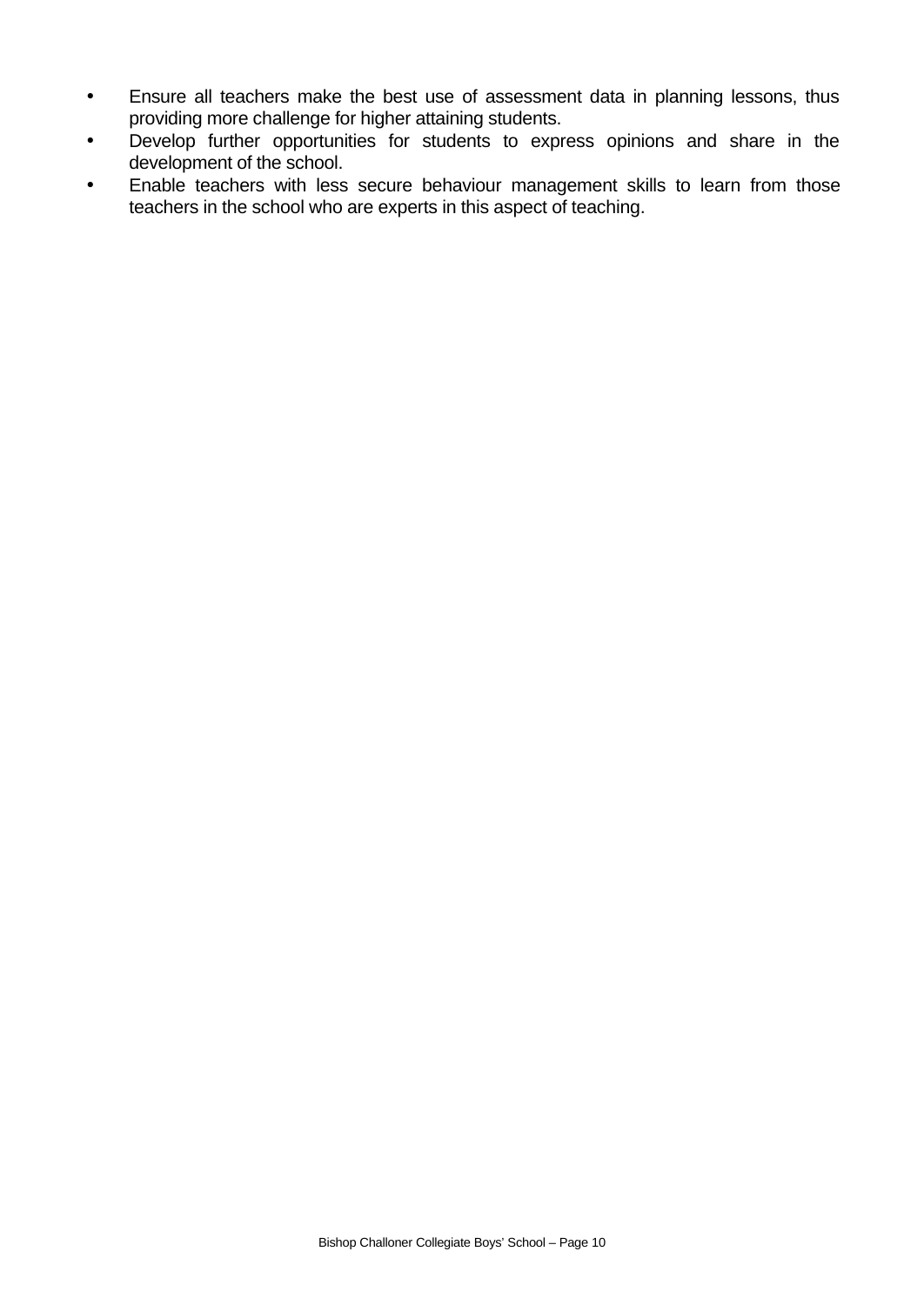# **PART B: COMMENTARY ON THE INSPECTION FINDINGS**

## **STANDARDS ACHIEVED BY STUDENTS**

#### **Standards achieved in subjects and courses**

**Overall standards are in line with the national expectation**, and students make good progress in most subjects. The students achieve well in relation to their attainment when they enter the school.

#### **Main strengths and weaknesses**

- The students' progress in developing their ICT skills is considerable.
- Achievement is good in English, mathematics and science.
- Higher attaining students make satisfactory progress, but are not challenged enough in some lessons.

- 1. The current Year 9 students entered the school with National Curriculum test results in English, mathematics and science that were below the national average. The students have made good progress in these subjects so that standards in them by Year 9 are closer to or in line with national expectations. The students achieve well and evidence from the inspection suggests that the school is moving towards reaching the very challenging targets set for 2004. Students had a wide variety of experiences in the other subjects in their primary school, but they are making good progress and achieving well in most. Achievement in modern foreign languages is a significant exception.
- 2. Strategies to improve the students' literacy are incorporated into their work across the curriculum, as well as in English. Teachers are aware of the need to emphasise correct vocabulary, for example, and key words are displayed in many classrooms. This good focus on language and literacy benefits all students, but is particularly important in supporting those for whom English is an additional language and in ensuring that they make good progress in lessons and achieve well. Although standards of numeracy are below average, students are sufficiently competent to enable them to progress in other subjects. The students' ICT skills develop at a very good rate as a result of a very carefully planned programme of work. Computers are being increasingly used well to support and enhance teaching and learning in most subjects.
- 3. Individual education plans are no longer produced for students with special educational needs and have been replaced with progress reports. These are less informative about the specific learning difficulties that students have but they do provide a good assessment of students in lessons. It is not yet possible for the school to demonstrate the progress that these students have made towards meeting their targets over a longer period of time. Students with special education needs progress at a comparable rate to their peers. Students with English as an additional language make good progress. A wide ranging programme of activities has been developed for gifted and talented students which makes a valuable contribution to their broader achievement. Sometimes these higher attaining students have insufficient challenge in lessons to maximise their progress.
- 4. Good use is made of data to review the performance of students and to set individual, group and whole school targets. This has tended to focus around standardised tests, but increasing weight is being placed on the students' national curriculum test results. This development needs to continue so that all departments are consistently using this data to analyse student progress and to ensure that lessons meet fully the needs of all students.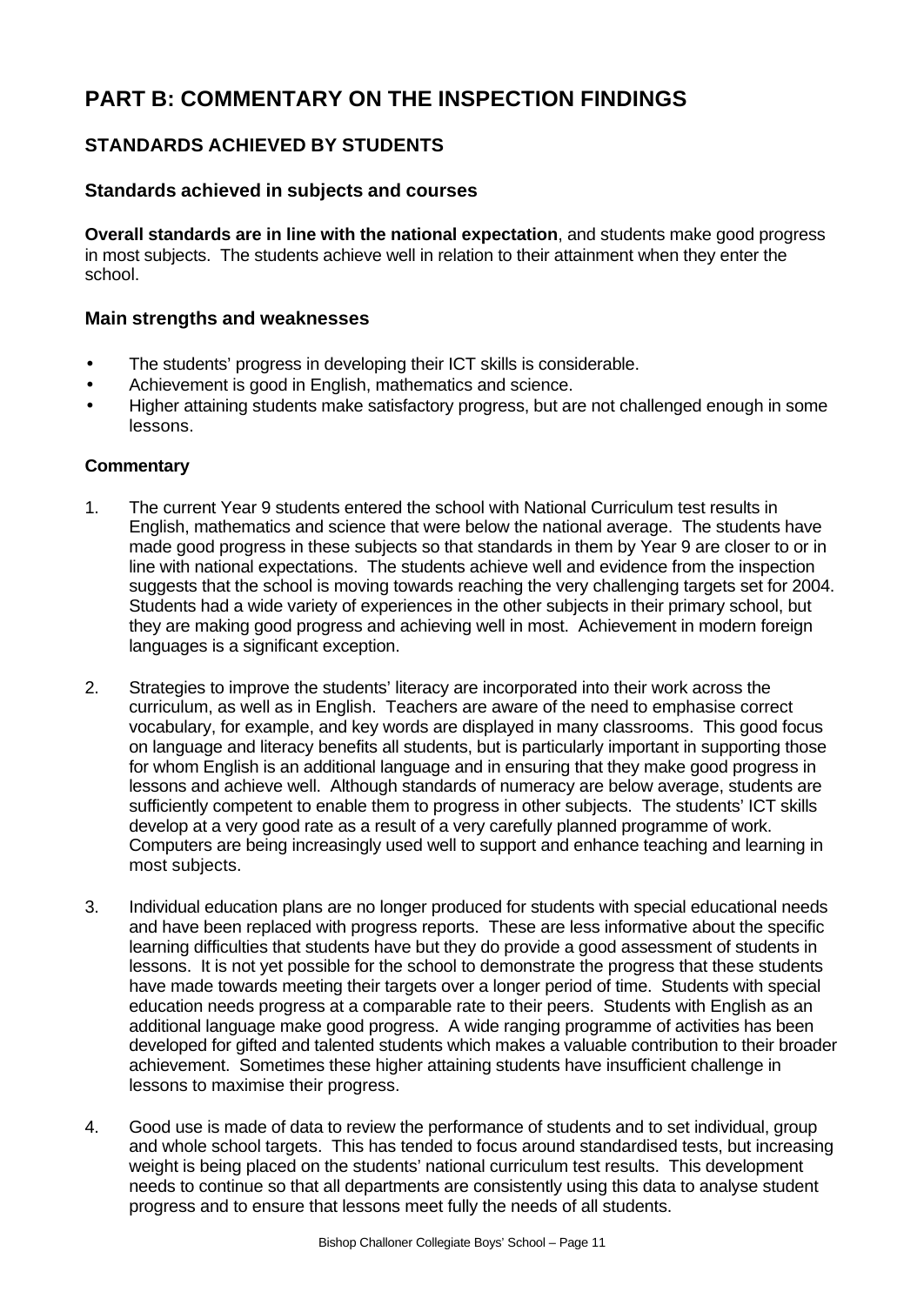## **Students' attitudes, values and other personal qualities**

Attendance is good. Students' attitudes towards school are good; they behave well during lessons and at other times. There are very few exclusions. Students' spiritual, moral, social and cultural development are overall good.

#### **Main strengths and weaknesses**

- Students have positive attitudes towards learning and they behave well during lessons.
- There is little bullying and teachers act quickly to resolve any such incidents whenever they do occur.
- Students respond very well to teachers' high expectations of their behaviour and there are very few racial incidents; exclusions are very low.
- Attendance and punctuality are good.
- Students' personal development is good. Provision for their spiritual, moral and social development is good; it is satisfactory for their cultural development.
- Senior staff and form tutors encourage and promote students' personal development successfully.
- There are missed opportunities to enhance students' cultural development in some subjects.

- 5. As part of the inspection, parents were asked to complete a questionnaire that requested their views about numerous areas of school life. Just over ten per cent of parents returned their form; this level is well below average. The respondents are pleased with almost every area of the school's work and there is little they would like to change. Around one in five, however, was concerned about the general standard of students' behaviour and the level of bullying. Inspectors do not feel there is cause for concern. Students behave well during lessons and at other times; only a small minority challenge their teachers' authority and this is usually when the work is not closely matched to their needs or ability. During discussions, boys of all ages say they are really proud to be able to attend Bishop Challoner Collegiate Boys' School. They like and respect their teachers, warmly describing them as 'wicked' and 'really cool'. They feel well looked after during the school day and especially appreciate the way that teachers give up their time to help them with their work or to listen to their concerns or worries. Students' 'can do' attitude to life and learning helps them to make good progress in their work. Many students of all ages enjoy taking part in the wide range of extra curricular activities with sporting clubs, such as football and basketball, being especially popular*.*
- 6. One section of the students' pre-inspection questionnaire enquired about the level of bullying and racist abuse in the school. Over half of those who responded stated that such incidents do indeed occur. Inspectors followed this up during formal and informal discussions with students and staff and through examination of the school's records. When asked about this, students say that many of the incidents they were referring to were, in fact, occasions when friends fell out or had a disagreement. They also said that incidents of sustained bullying are rare and that teachers act quickly to resolve such situations. The school's records support their view. In a short time, the school has created an atmosphere of very good racial harmony. Students of all ages represent a very wide range of ethnic groups and racial incidents are very rare; indeed, there have been only two such incidents over the last year. The school excludes students as a very last resort and the number of exclusions is very low. This is a reflection of the school's commitment to the education of all its students and teachers' determination to meet their individual needs. Students with special educational needs have positive attitudes towards their work and usually behave well in lessons. They behave very well in the Learning Support Unit if they are withdrawn from lessons.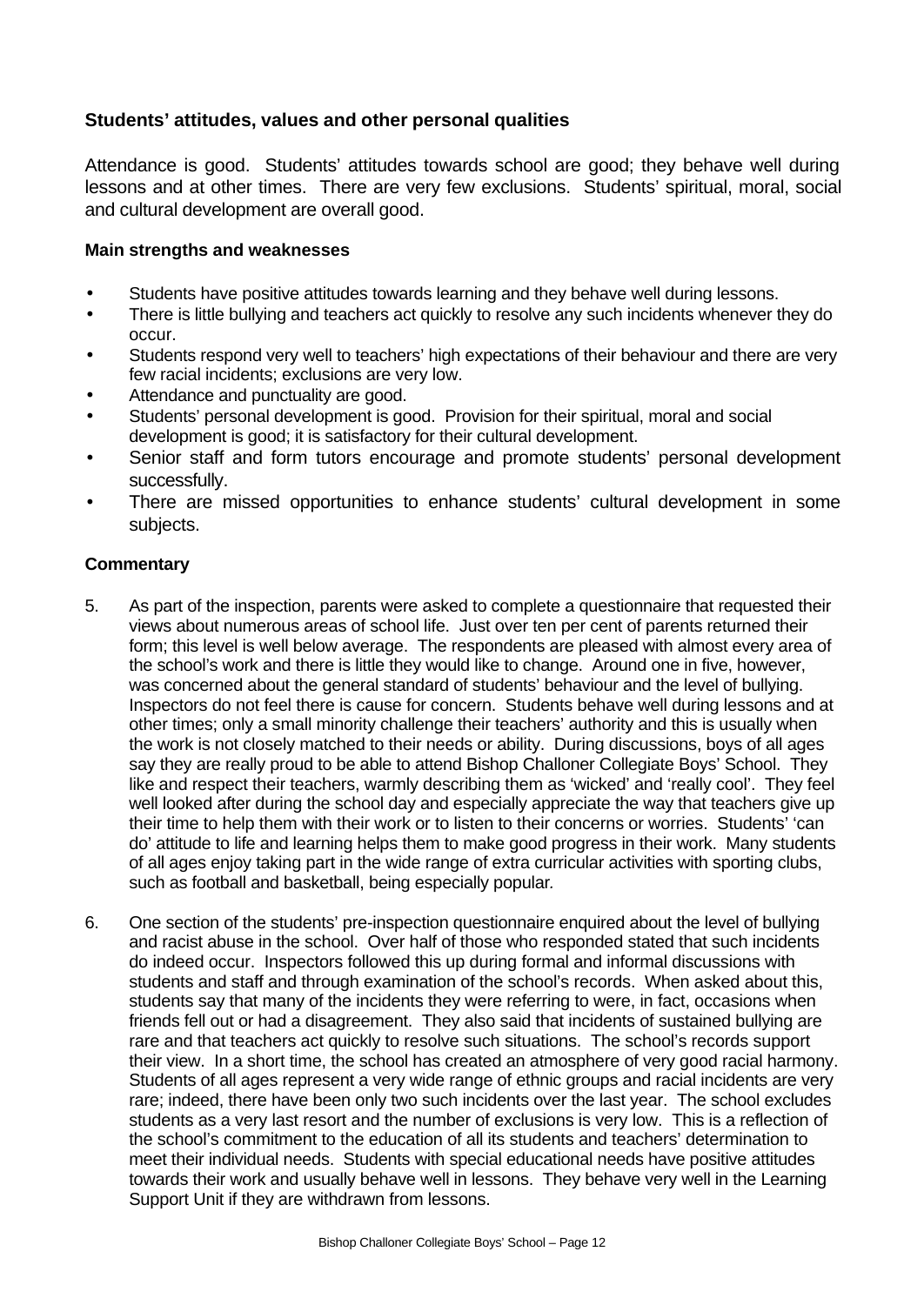#### *Ethnic background of pupils Exclusions in the last school year*

| Categories used in the Annual School Census         | No of pupils<br>on roll | Number of<br>fixed period<br>exclusions | Number of<br>permanent<br>exclusions |
|-----------------------------------------------------|-------------------------|-----------------------------------------|--------------------------------------|
| White - British                                     | 125                     | $\mathbf{2}$                            | $\Omega$                             |
| White - Irish                                       | $\overline{2}$          | $\Omega$                                | 0                                    |
| White - any other White background                  | 23                      | 4                                       | $\Omega$                             |
| Mixed - White and Black Caribbean                   | 3                       | $\Omega$                                | $\Omega$                             |
| Mixed - White and Black African                     | 1                       | 0                                       | 0                                    |
| Mixed - any other mixed background                  | 3                       | $\Omega$                                | $\Omega$                             |
| Asian or Asian British - Indian                     | 3                       | 0                                       | 0                                    |
| Asian or Asian British - Pakistani                  | 3                       | $\Omega$                                | $\Omega$                             |
| Asian or Asian British - Bangladeshi                | 1                       | 0                                       | 0                                    |
| Asian or Asian British - any other Asian background | 1                       | $\Omega$                                | $\Omega$                             |
| Black or Black British - Caribbean                  | 29                      | 3                                       | 0                                    |
| Black or Black British - African                    | 42                      | $\overline{2}$                          | $\Omega$                             |
| Black or Black British - any other Black background | 15                      | 1                                       | 0                                    |
| Chinese                                             | 1                       | $\Omega$                                | $\Omega$                             |
| Any other ethnic group                              | 13                      | 0                                       | 0                                    |
| No ethnic group recorded                            | 9                       | $\Omega$                                | $\Omega$                             |

*The table gives the number of exclusions, which may be different from the number of pupils excluded.*

#### *Attendance in the latest complete reporting year (%)*

| Authorised absence |            |  | Unauthorised absence |  |
|--------------------|------------|--|----------------------|--|
| School data        | 5.9        |  | School data          |  |
| National data      | . <u>.</u> |  | National data        |  |

*The table gives the percentage of half days (sessions) missed through absence for the latest complete reporting year.*

7. The figures above should be treated with caution as they compare the attendance of students who were in Years 7 and 8 last year with the national average for students in Years 7 to 11. The figures for last term's attendance indicate that the school's attendance rate is broadly in line with the national average. This is a considerable achievement for a school which serves an area of significant social deprivation. Most parents are committed to ensuring that their children attend school regularly and punctually. The school uses its administration staff effectively to follow up and monitor absence. It works very well with the Education Social Worker to improve the attendance and punctuality of individuals and is fully supportive of the borough's new policy of not authorising any term-time holidays. Students' good attendance helps them make the most of what the school has to offer and contributes to their good achievement.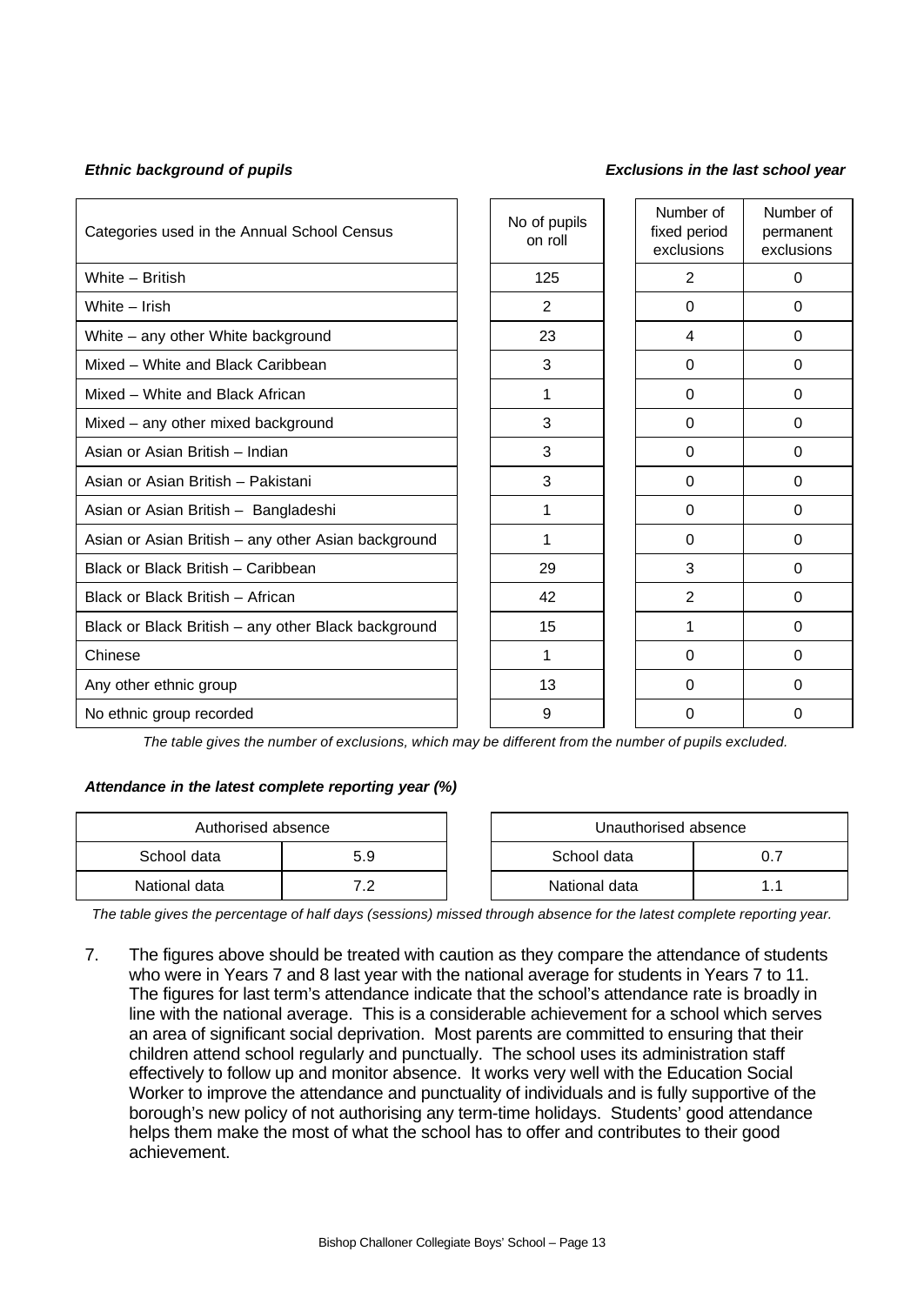- 8. Students' values stem from the Roman Catholic faith in which most of them have been brought up and from the very firm caring example provided by the head of the boys' campus and his deputy, which is consistently supported by the other members of the pastoral team. Students are keenly aware of their part in this pioneering school. They respect each other's different backgrounds and clearly know the difference between right and wrong. In the best assemblies and registration periods, the students respond with joy and feeling to the opportunities to celebrate their faith and reflect on the day they have spent in school. The chaplain has an effective role in enhancing students' spiritual development. The personal, social and health education programme developed by the head of the boys' campus has a positive impact on students' personal development and subjects such as science and design and technology also make a useful contribution. For example, in a design and technology lesson in Year 7, the teacher allowed an extended discussion to take place on the use of rules for safety, referring to rules in society and how they relate to Christian belief, with the students keen to talk about the importance of taking responsibility for one's actions in order to lead a good life.
- 9. The head of the boys' campus has made a good start in setting up structures for students to take responsibilities within their year group and to begin contributing their ideas about improving the school. Cultural differences are explored and celebrated through work in food and textiles. Most other subjects make a satisfactory contribution to students' cultural development but do not always take the chances offered by the schemes of work and the richness of cultures within the school to enrich students' experiences to the greatest extent possible. For example, in art and design most cultural references are to western European artists.

## **QUALITY OF EDUCATION PROVIDED BY THE SCHOOL**

The quality of education provided by the school is good. Provision for the care, welfare and safety of students is very good. The good quality of the teaching enables students to learn well. There are insufficient opportunities for students' opinions to be taken into account by the school's leaders.

## **Teaching and learning**

The overall quality of teaching and learning is good. Assessment is satisfactory.

#### **Main strengths and weaknesses**

- All teachers have good, often expert, subject knowledge and produce well structured and, in many cases, creative and stimulating lessons.
- Students learn well because in most lessons teachers plan stimulating activities.
- Teaching is very good in ICT and design and technology.
- Very positive relationships between students and teachers, and between students, are very good.
- Very good lessons are characterised by challenge, stimulating activities and high expectations.
- Teaching is generally unsatisfactory where lively students are not managed effectively.
- Assessment does not contribute sufficiently to teachers' planning in most subjects; it is not clearly focused enough on helping students improve.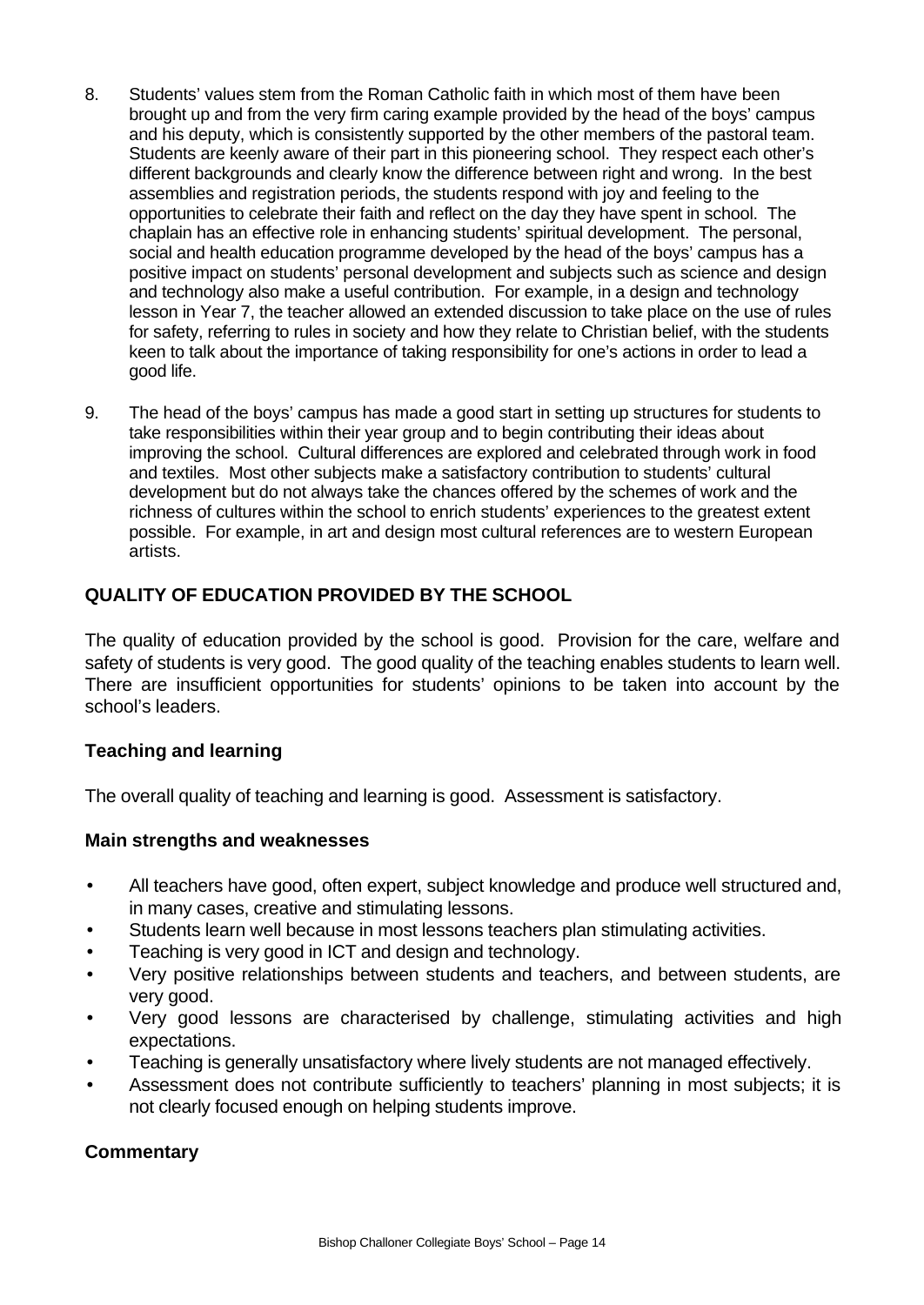- 10. The overall effectiveness of teaching is good across all three years. Teachers are knowledgeable, many having an expert knowledge of the subject content and assessment requirements. Teachers manage students very well and promote a pleasant but productive leaning environment for students. Stimulating lessons are planned well. Relationships between students and teachers and between students is very good, and in the latter case ensure that students work collaboratively in pairs and groups. Teachers work productively with learning support assistants and ensure that students with special educational needs and those with English as an additional language learn well.
- 11. Very good lessons, but none that were judged excellent, were observed across most departments. In a Year 9 ICT class on logos, the teacher's very well planned lesson challenged students sufficiently to ensure that they found the lesson stimulating and, as a consequence, they made very good progress. In physical education, well structured lessons, authoritative delivery and very good management of students ensured all students made progress in developing their individual and team skills. Students' excellent attitude to very good design and technology lessons, as well as the teacher's high expectations and clarity of delivery, ensured students found the lesson interesting and productive. This was evident for example in Year 7 lessons involving designing and making jigsaws using computer programmes. Very good lessons in mathematics are characterised by very good planning, brisk delivery and very good classroom management as seen in a Year 7 lesson on algebraic terms.
- 12. Four unsatisfactory lessons were observed, two of which were in music, one in Year 8 and one in Year 9 where the lack of musical activity and failure to manage challenging student behaviour led to unsatisfactory learning by students. Similar shortcomings were observed in a Year 8 science class and Year 9 Spanish class. However, learning overall is good. Students' acquisition of skills, knowledge and understanding is generally good, as is their application and productivity. However, their capacity to work both individually and collaboratively is only satisfactory, especially where opportunities for independent learning and evaluation are limited and when teachers do not integrate student-centred activities into lessons.
- 13. Teachers are aware of the students with special educational needs in their classes through a combination of informal and formal methods. Specific information about individual students is sometimes provided. Individual education plans are no longer produced and have been replaced by progress reports, which are less informative about specific difficulties. They do, however, provide good on-going assessment of students in lessons. Some teachers plan their lessons well and adapt teaching strategies and resources for students with special educational needs. However, this practice is variable. Teaching assistants provide good, and sometimes very good, support. They are developing expertise within subject areas and are usually placed in the smaller, lower sets. Most teachers plan well for their use and work closely with them, but others do not. There are good links with a range of outside agencies to provide information about individual students.
- 14. Assessment is satisfactory overall. There are examples of very good practice in ICT and science where the marking of work sets individual students targets for improvement. However, in some subjects, data on current performance is underused in planning and in English teachers' marking gives too little emphasis to what needs to be improved and how to do so.

#### *Summary of teaching observed during the inspection in 49 lessons*

| Excellent | Very good | Good     | Satisfactory | Unsatisfactor | Poor     | Very Poor |
|-----------|-----------|----------|--------------|---------------|----------|-----------|
| $0(0\%)$  | 16 (33%)  | 18 (37%) | 12 (24%)     | 3(6%)         | $0(0\%)$ | $0(0\%)$  |

*The table gives the number of lessons observed in each of the seven categories used to make judgements about lessons; figures in brackets show percentages where 30 or more lessons are seen.*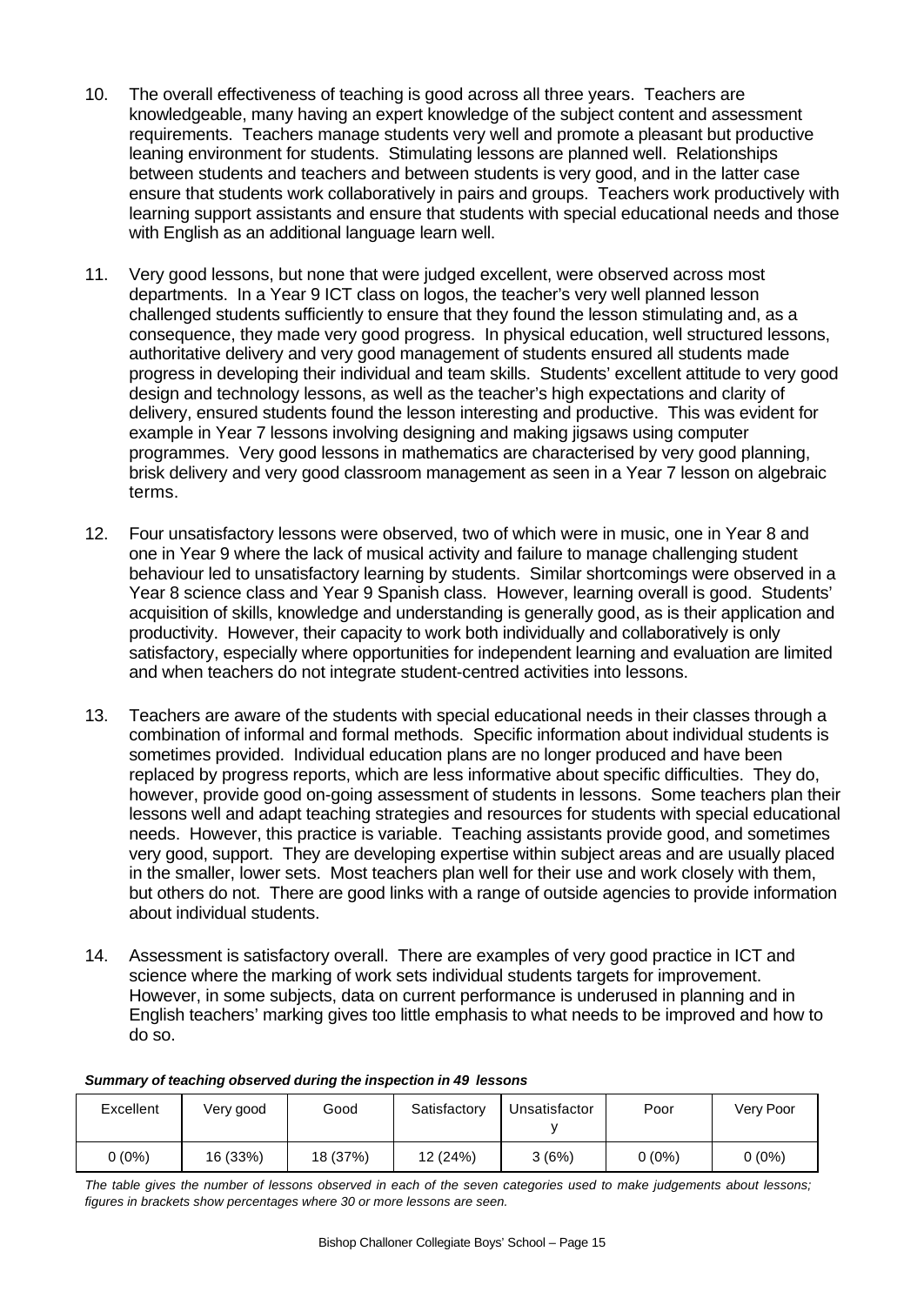## **The curriculum**

The curriculum is good. Very good opportunities are provided for enrichment and extracurricular opportunities. The accommodation is satisfactory, as are the resources to support learning.

#### **Strengths and weaknesses**

- A good range of courses in Years 7 to 9 with clear pathways identified for next year into Years 10 and 11.
- An impressive range of curriculum enrichment activities.
- Accommodation is new but temporary. It is unsuitable for indoor physical education and has no library facilities at present. It well looked after and is enhanced by the attractive way in which the school grounds are planted.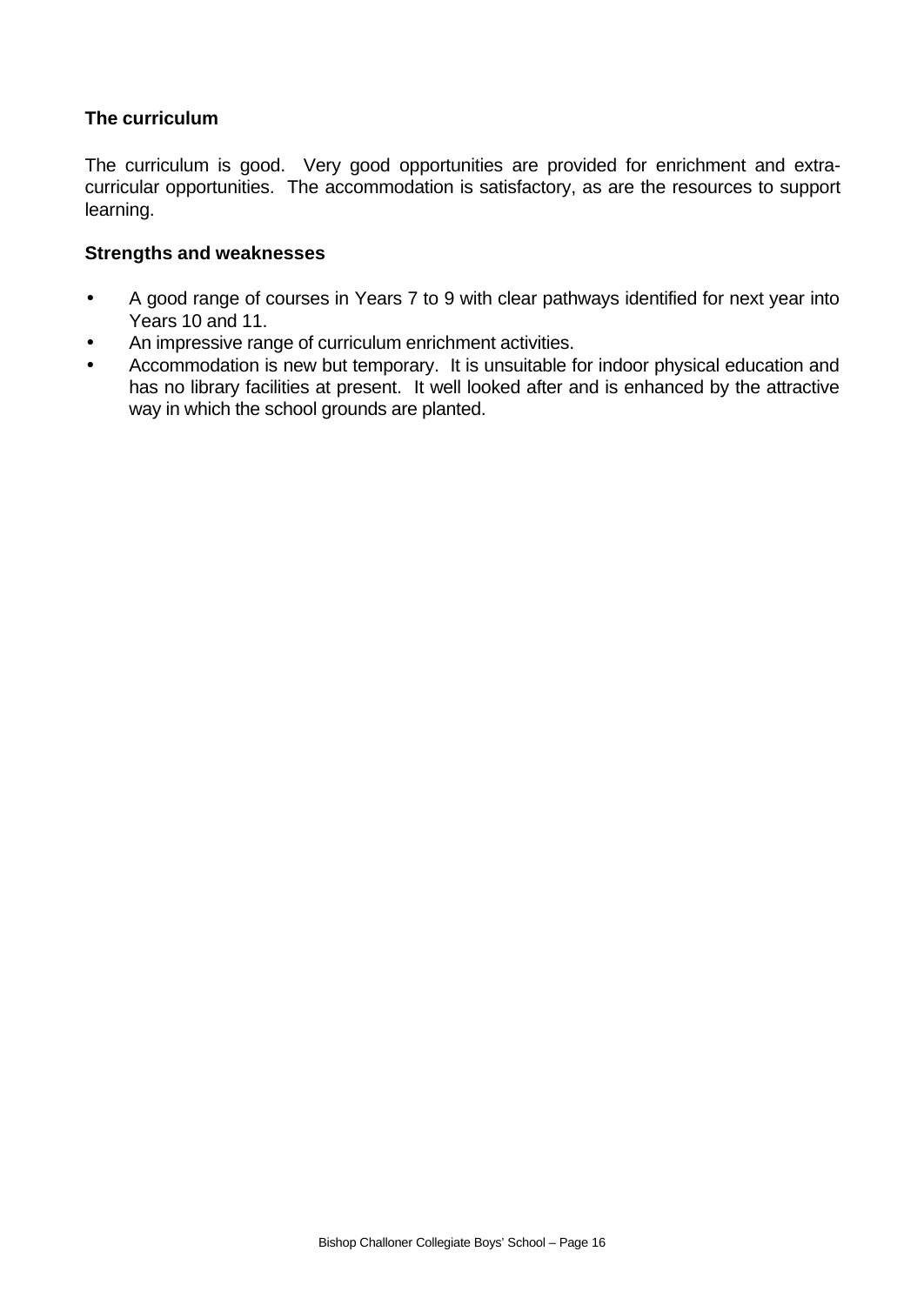## **Commentary**

- 15. The school provides equal access to a good range of curricular opportunities. The curriculum is regularly reviewed formally by the curriculum committee of the governing body but also through annual consultation and faculty or departmental reviews. The curriculum provides a good range of opportunities in Years 7 to 9 with students beginning ICT Year 10 courses in Year 9. The curriculum for the first cohort into Year 10 and 11 offers a wide range of choices including leisure and tourism, media studies, economics, sociology, and business studies and students are able to take 10 examination subjects.
- 16. Opportunities for enrichment are very good with a varied and interesting programme of experiences for all students. Most subjects have a range of clubs, and some, including sport and music, attract large numbers of students. During the inspection, there were some exciting, high quality experiences for students in basketball and other sports. Students spoke with pride about their involvement in the school 'musical' and a significant number elected to rehearse independently in the music department. The school makes good use of additional funding to provide extension opportunities for gifted and talented students and there is open access to all activities for all those who wish to take part. Visits by external speakers, including leading politicians, are well established and valued. Participation by students in an annual retreat contributes significantly to their spiritual development. Frequent trips are organised out of school, but students do not yet work regularly with visiting artists in school.
- 17. Students with special educational needs have access to the whole curriculum including extracurricular activities. They are withdrawn from classes for additional literacy work.
- 18. Although the school has a high proportion of students with English as an additional language, few are early stage learners. The initial assessment of their needs is carefully carried out. Students are withdrawn from classes for additional support but the absence of a dedicated base for this work is a gap in provision. Resources are limited and ICT is underused in this support. The progress of these students is well documented but opportunities are missed for a whole school approach, particularly for those students who are competent orally but who need more help in raising their levels of writing.
- 19. The accommodation is new but temporary. It is well looked after. The facilities for indoor physical education are unsuitable for many activities due to the low ceiling height. There is no library facility at present but there are plans to subdivide an ICT room to create one. Attractive displays in classrooms and corridors provide areas of interest for students to look at as well as celebrating achievement. The school has managed to maintain specialist staffing overall in the face of challenging recruitment difficulties. However, there is a lack of specialist staffing in geography to support the curriculum. Curricular resources have improved and are satisfactory or better in all faculties except art and design where there is a lack of ICT and visual resources. ICT resources are excellent.

#### **Care, guidance and support**

Procedures for ensuring students' care, welfare, health and safety are very good. The school provides good support, advice and guidance for its students. Arrangements for seeking the views of its students and involving them in its work and development are satisfactory.

#### **Main strengths and weaknesses**

- The school works very effectively to secure the health and safety of its students.
- Students have good access to a wide range of adults and agencies who help them with any personal difficulties and guide them to fulfil their potential.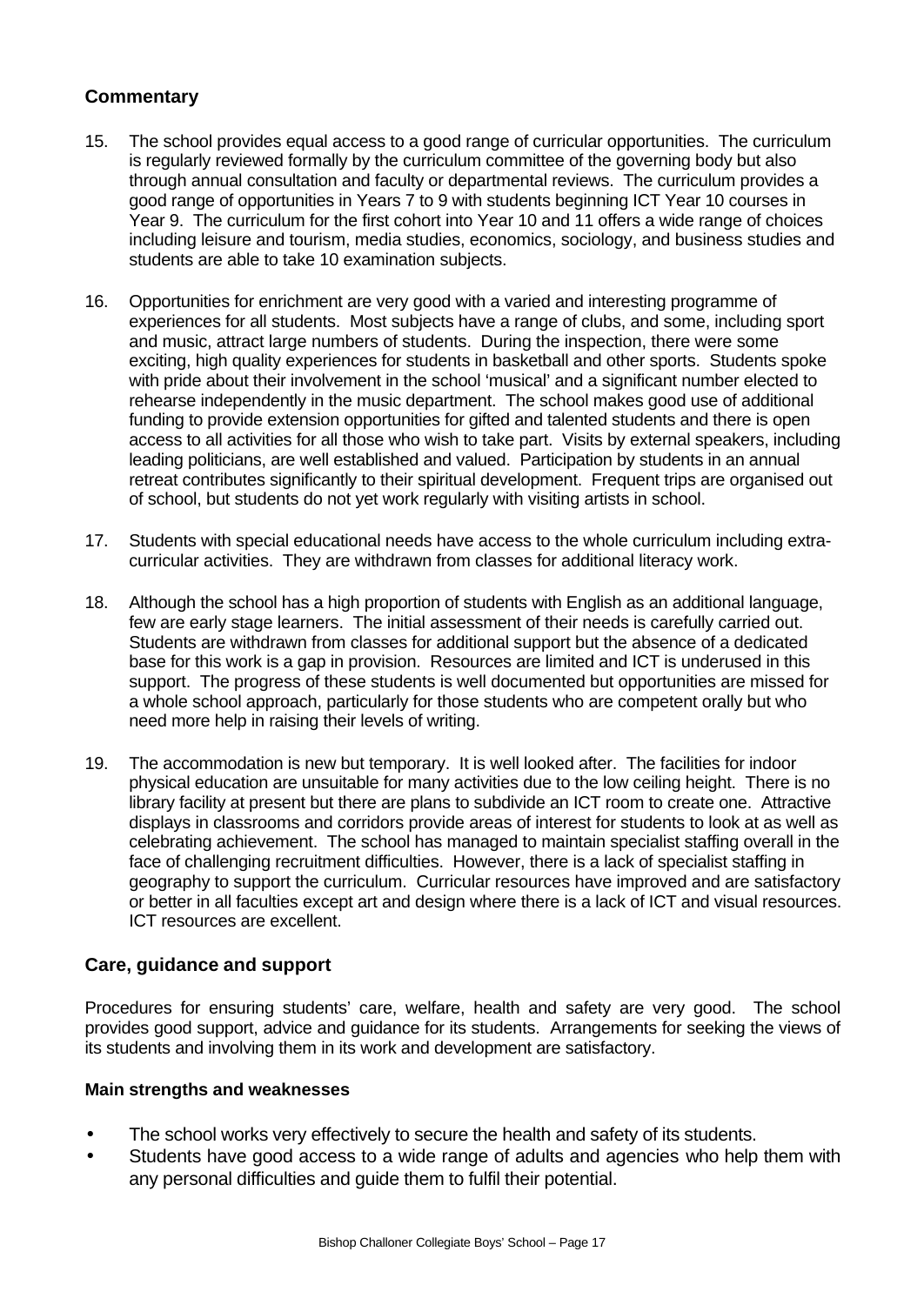• A good start has been made in setting up systems for consulting and involving students in the work and development of the school.

## **Commentary**

- 20. The premises manager, together with his team, is vigilant and conscientious in making sure that the new building and site are safe, clean and well-maintained. The team of lunchtime staff work effectively together to provide good care for students including first aid treatment. The school pays very good attention to encouraging healthy eating and healthy living. A nutrition policy has been written in consultation with food technology staff and it is implemented very successfully under the leadership of the head of the boys' campus. Fizzy drinks and carbohydrates are kept to a minimum and enjoyment in healthy food is promoted by theme days such as the Mexican lunch during the inspection. Healthy living is promoted well in the curriculum, for example in science and Spanish.
- 21. There are many strengths in the school's arrangements for supporting and guiding students from transfer from primary schools through to taking public examinations at the end of Year 9. The head of the boys' campus and his pastoral team are dedicated to helping the students in their care to overcome any barriers to learning and achieve as well as they can. The school employs its own learning mentor to visit primary schools and support targeted students, including those with special educational needs, who find the transition to secondary school difficult. Business mentors are used effectively to raise literacy skills in Year 7. Teaching assistants are sensitive to the changing needs of students with special educational needs and provide good, and sometimes very good, support in lessons. Year leaders undertake individual mentoring, with academic guidance becoming a focus in Year 9. A learning mentor employed by the borough's new Excellence in Cities project is used very well to support students who are identified as potential underachievers ahead of the National Curriculum tests. Students have very good access to personal support services provided by the chaplain and counsellors.
- 22. The new school council has held one meeting so far in which the student-elected representatives discussed their ideas about a number of issues raised, mainly concerning food! Most students are satisfied that the school is interested in their views. The head of the boys' campus is very well aware, for example, of their wish to have as much access to ICT facilities as possible and has responded by providing eight out-of-class sessions per week. Students who have a statement of special educational need are invited to attend their annual review, although not all do so.

## **Partnership with parents, other schools and the community**

Links with parents and other schools are satisfactory. The school is successfully establishing links with the local community.

#### **Main strengths and weaknesses**

- Parents are very pleased with the work of the school and there is little they would like to change.
- The school is successfully establishing links with the local community and makes very good use of its strong links with business to support students' learning.
- The school keeps parents well informed about the progress their children are making.

#### **Commentary**

23. As part of the inspection process, parents were asked to complete a questionnaire in order to gauge their views on several important areas of the school's work. Although parents returned only around ten per cent of the forms, the views expressed were very positive. Although parents have few concerns, around half have reservations about students' behaviour and the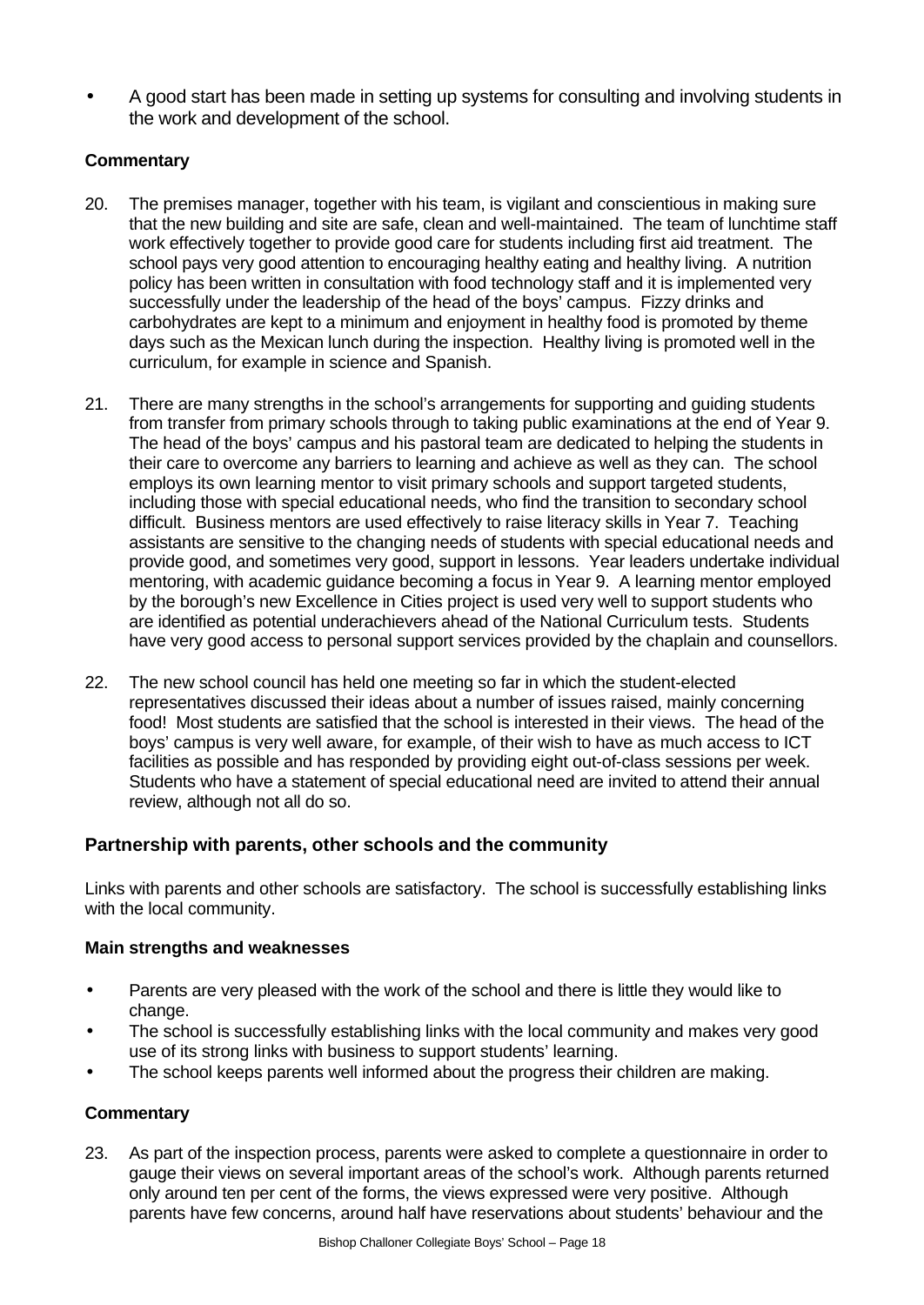level of bullying and racial abuse. Inspectors do not agree; during the inspection, students were polite and helpful. Although a few lack motivation in their learning, teachers manage these incidents well and do not allow the behaviour of the minority to affect the progress made by the rest of their class.

- 24. This school takes students from a wide area and relatively few live nearby. It is nevertheless working hard to develop links with the local community, for example, through its Village Club initiative. This is designed to provide diverse opportunities for contact between students of the college and local young people. For example, increasing numbers are regularly participating in Saturday 'Village Club' football games and coaching. In addition, the school is providing adult education classes that are designed to appeal to the local community and more courses are planned. Although it is early days, these efforts are proving to be successful and it is hoped that, over time, the local community will increasingly see the Collegiate School as an important focal point for the area.
- 25. The school makes very good use of its strong links with the wider community. For example, it is successfully using sport as a medium through which it can support students' reading and mathematical abilities. Innovative links with football clubs enable students to develop their academic skills within a sporting context and these initiatives are proving to be very successful. There are very strong links with the local Education and Business Partnership. It arranges for mentors from industry to come into school each week in order to help students with their reading and mathematics. This project is very well established and students and mentors alike derive great benefit from their regular sessions.
- 26. Parents receive a written report each term about their children's progress and these provide a very clear picture of how they are getting along. In addition, parents have a formal opportunity each term to speak with their children's teachers and teachers always make time to speak with individual parents if they have a particular concern.

#### **LEADERSHIP AND MANAGEMENT**

The governance of the school is satisfactory. The quality of leadership is very good. Management is good. The school has quickly established a learning ethos.

#### **Main strengths and weaknesses**

- The outstanding leadership of the headteacher and the good management from other key staff supports effective and inclusive learning.
- The very good leadership of those in day-to-day charge of the school.
- The innovative arrangements the school uses for recruitment including excellent provision for Initial Teacher Training.
- The provision made for continuing professional development is good, although the dissemination of good practice internally is underdeveloped.
- The use of data by classroom teachers is under developed.

**The headteacher's leadership skills are particularly effective and imaginative in relation to the wider world whilst equally focused on the school's core purpose.**

Outstanding leadership is often associated with charisma and larger than life behaviour. However, this headteacher has quietly and very determinedly fought for the best for the students of this, and its associated school. She has doggedly pursued high level officials in the Diocese and DfES to create this boys' school and has obtained accommodation and funding to make it a success. She has shown remarkable vision to pursue the concept of "The Learning Village" and its associated re-building to encompass real community use. Yet, despite the drain on energy that this, and the running of two schools inevitably takes, it is to her that students turn, naturally and happily when she takes the lead inspector on a tour of the school. Students know her, and she knows them – by name, whether they be gifted, troublesome or "average". In her pursuit of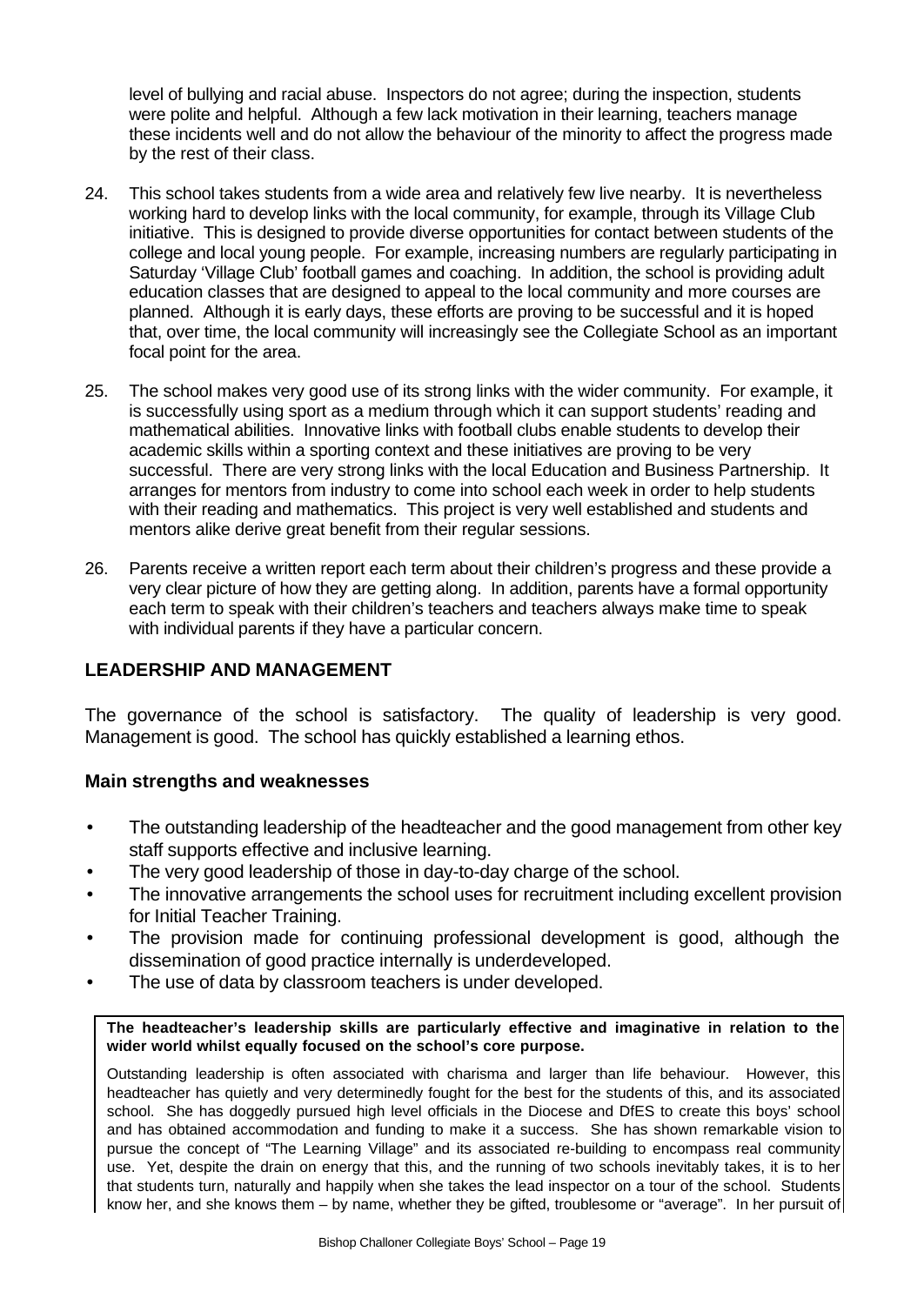excellence and equal opportunities for all, the headteacher has a profound influence on the lives of all her students and, in many cases, their families too. Her accessibility and visibility, given her strategic work are remarkable.

- 27. Governance is satisfactory. The governing body has very recently been re-structured following decisions by the Diocese of Westminster, taken in the light of the Nolan report, in relation to the number of terms of office that foundation governors may serve. Because of this, governors' detailed knowledge of the school currently is low. There is clear evidence, however, that, previously, the governors were very effective in shaping the school's vision, particularly in relation to the planned re-building. They regularly held the school to account asking detailed questions of senior managers through their curriculum committee. The chair of governors, who is very experienced in the role, provides very good support and challenge to the school. He and the headteacher have a shared vision for raising further standards of achievement. The large number of new governors are of good quality and, under the leadership of the chair of governors, they will be able to continue to be effective. The school has an effective Race Equality policy and the governing body has clear arrangements for monitoring its implementation.
- 28. There are a small number of minor statutory requirements that are not met. These include minor omissions in the school prospectus and governors' annual report to parents.
- 29. Bishop Challoner Collegiate Boys' School is now only in its third year of existence. Senior staff and others have, in a very short period of time, established a powerful learning ethos. The school's move on to the girls' school site has been managed with great efficiency.
- 30. The leadership of the headteacher is outstanding. Her inspirational leadership sets a clear vision for the future of the school as a highly innovative and outward looking institution. She passionately believes that all children can achieve and that education can make a significant difference to young people's lives. The leadership team has created a very good and inclusive climate so that the school is an effective learning organisation. Senior staff are highly regarded by the students. They are splendid role models. Students respond well to their firm but considerate guidance. The clear vision held by the team is communicated well to and shared by all adults in the school. Elsewhere good role models motivate and influence both students and staff. The day-to-day interactions between staff (both teaching and other members of staff) demonstrate a mutual respect for each other. Each student is clearly known well by at least one member of staff. Staff are successful in including all, even those who may not respond well to school. Other key staff provide good support for leadership. Subject leadership is generally good in all subjects.
- 31. Planning is very effective. The school knows itself well. Very good development planning, supported by very effective self-evaluation, enables the school to appropriately identify what need to be done and achieved in the future. The development of the federation of two schools, and the plans for 'The Learning Village', attest to this. The school improvement plan is comprehensive, contains appropriate targets and is closely linked to department plans. Planning for improvement at department level is generally good. The work of heads of department in managing their subject areas is generally good. The school runs smoothly on a day-to-day basis. Management throughout the school is good. Good and effective day-to-day routines have been quickly established on the new site. It is to the immense credit of staff that the school is up and running so quickly after the move.
- 32. The school's leadership provides very well for enrichment opportunities for all students beyond the school day and has ensured that the curriculum to be offered in Year 10 suits the abilities and aspirations of the students.
- 33. The school has a large number of student teachers who come from a wide range of institutions. It is able to report that almost all enter the teaching profession successfully. This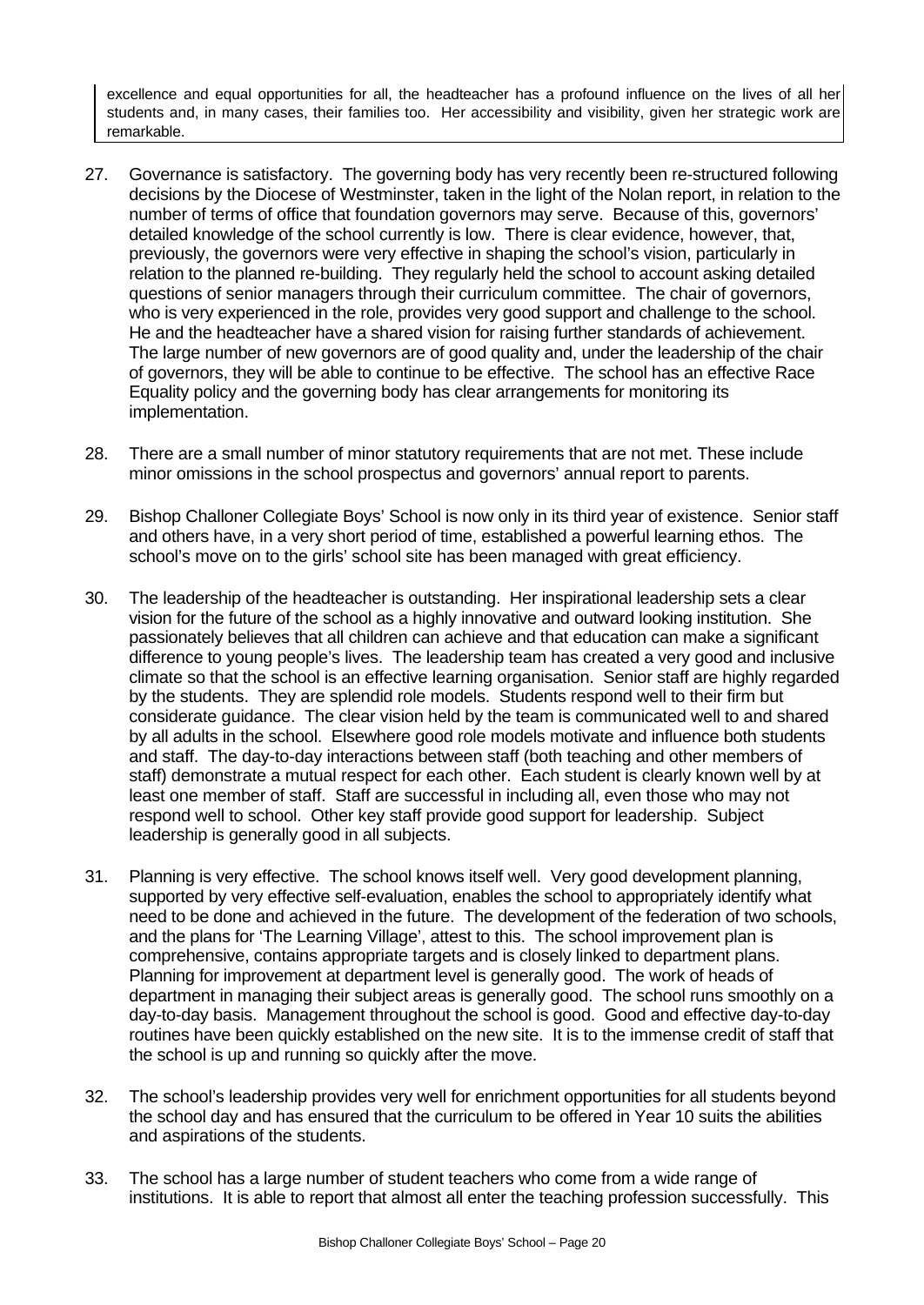extensive provision has also led to a number of appointments from Newly Qualified Teachers who, having learnt their craft with the school, have been keen to take their first posts at the school. The school's contribution to initial teacher-training has been excellent.

- 34. Although the school has a large number of unqualified teachers almost all are those with overseas teaching qualifications. Once again the school has been able to successfully induct these teachers into the school. These new staff are complemented by a large number of teachers with considerable experience: over 50 teachers have spent more than two years at the school and over 30 teachers more than four years. More than 60 teachers have five years or more teaching experience. There have been, and continue to be staffing difficulties: governors have attempted to fill deputy headteacher vacancies to no avail on several occasions. They find it very difficult to attract candidates with the necessary Roman Catholic background. As a consequence, there are a number temporary senior leadership posts. Some middle management posts have been difficult to fill, in particular mathematics and ICT. Overall, in very difficult local circumstances and climate, the school has been very successful in recruiting and retaining teachers.
- 35. The school has fully embraced workforce reforms. This is a developing area but a number of initiatives have been enacted. These include, for example, lighter teaching loads for new staff, meetings restricted to one hour per week and the use of staff other than teachers to invigilate public examinations. Those returning from a period of ill-health are interviewed so that their return is more comfortable.
- 36. All staff undertake a good range of continuing professional development. Several members of staff are completing masters and doctorate degrees and three members of staff are undertaking headteacher qualifications. Performance management has been carried out well and includes non-teaching staff. The provision for staff development is very good and influential in retaining good staff.
- 37. Financial planning and control are good. The school's financial arrangements are unusual and complex because of the existence of the quasi-federated girls' school under the same leadership and management. Because of this, the school sensibly commissioned an independent audit. The report was very affirmative of the arrangements and the minor matters to be addressed are completed or clearly in hand. The balance of expenditure on staff, resources and so on are carefully planned and variances from local education authority averages are appropriate. The bursar has a very good grasp of the complexities of the work and shows initiative in developing clear accountable systems to cope with the complexities. The school has demonstrated a clear grasp of the principles of best value in commissioning services. The school has also planned well to provide excellent ICT provision which is still developing further. All those who support the school's work administratively do so effectively and efficiently.
- 38. The school gives good value for money because students are achieving very well, having entered the school with below average attainment, and because of the very low socioeconomic background from which the students come.

| Income and expenditure $(E)$ | Balances (£)               |                                |
|------------------------------|----------------------------|--------------------------------|
| Total income                 | Balance from previous year |                                |
| Total expenditure            | 797,671                    | Balance carried forward to the |
| Expenditure per pupil        | 4.312                      |                                |

| Income and expenditure $(E)$ |         | Balances (£)                        |         |  |
|------------------------------|---------|-------------------------------------|---------|--|
| Total income                 | 782.747 | Balance from previous year          | -53,336 |  |
| Total expenditure            | 797.671 | Balance carried forward to the next | -67,826 |  |

#### *Financial information for the year April 2002 to March 2003*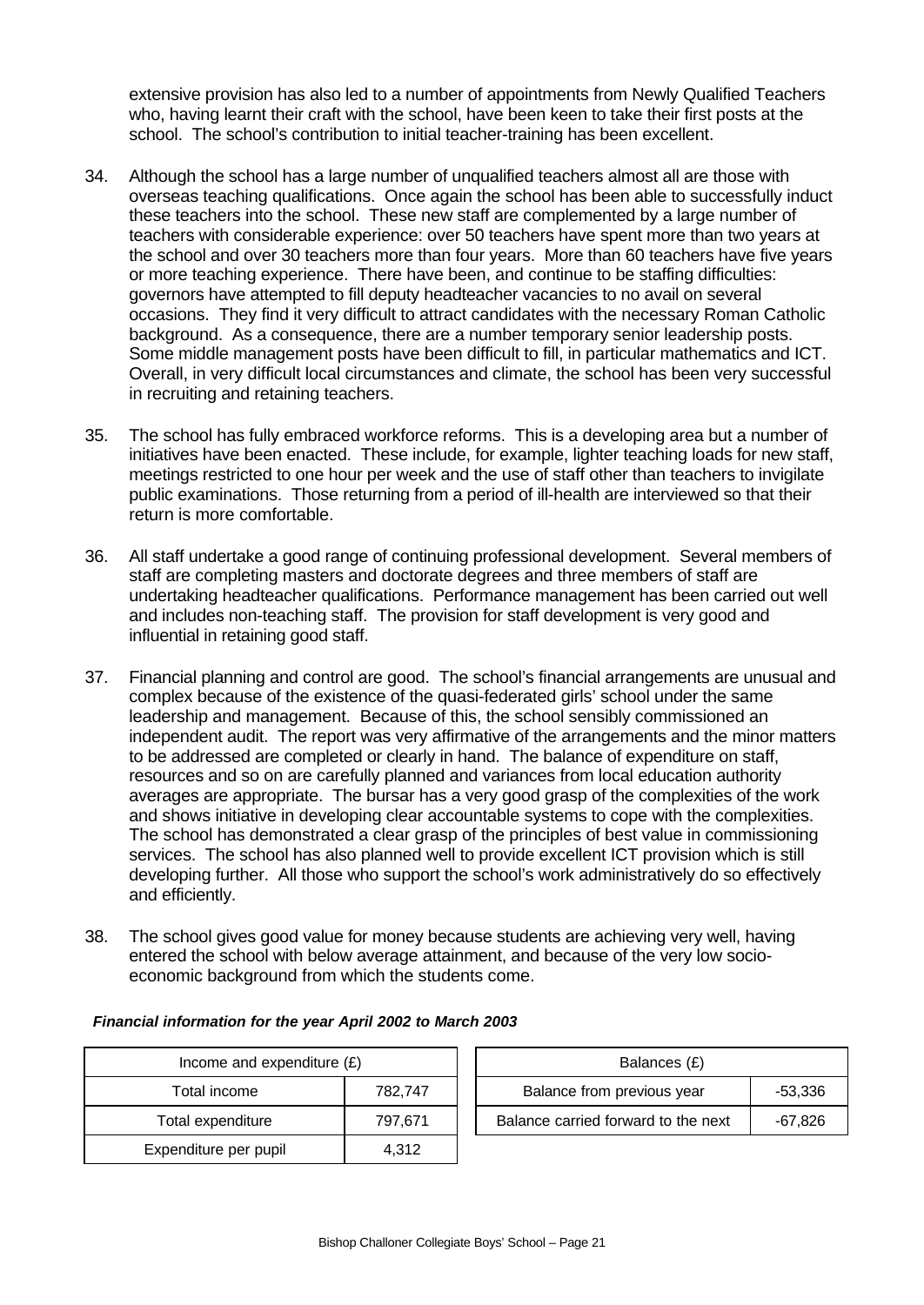# **PART C: THE QUALITY OF EDUCATION IN SUBJECTS AND COURSES**

## **SUBJECTS AND COURSES IN KEY STAGES 3 and 4**

## **ENGLISH AND MODERN FOREIGN LANGUAGES**

## **English**

Provision in English is **good.**

#### **Main strengths and weaknesses**

- The quality of the teachers' classroom management, and the enthusiasm and commitment they engender, encourage positive attitudes to learning.
- Teaching is particularly good, where the students are effectively challenged in their learning.
- There is a shared commitment by staff, and planned improvement, to raise standards of students' attainment, but some management structures are not established firmly enough to be effective.
- Teachers do not always use assessment to plan to meet the needs of all students, especially the higher attaining students.

- 39. Standards are close to national expectations. Students enter the school with relatively weak writing skills, but the schemes of work and the National Literacy Strategy are helping to improve upon their writing. The progress of students, including those with special educational needs, or English as an additional language, is good. The students respond to the quality of teaching as well as to the encouragement and support of the teachers. They have a positive attitude to their learning.
- 40. By Year 9, students have made good progress from the standards they achieve at the start of Year 7. They are able to recognise the main features of different forms of language, and are aware of their intended audience. Students are taught to write in a variety of forms. Ideas are developed, and suitably arranged for the intended purpose. Vocabulary has been extended. Sentence structure is more complex to extend meaning, and appropriately organised into paragraphs. Students are accurate in their spelling and in their use of punctuation. Higher attaining students are creative in their use of language, complex irregular words are spelt correctly, and their writing is further extended. Lower attaining students, including those with special educational needs, and with English as an additional language, write with confidence and accuracy. Students speak clearly and fluently, and listen well. They read accurately, but often without sufficient expression. Students are increasingly confident in retrieving and collating from a range of reading matter, and in the skills of inference and deduction. Year 9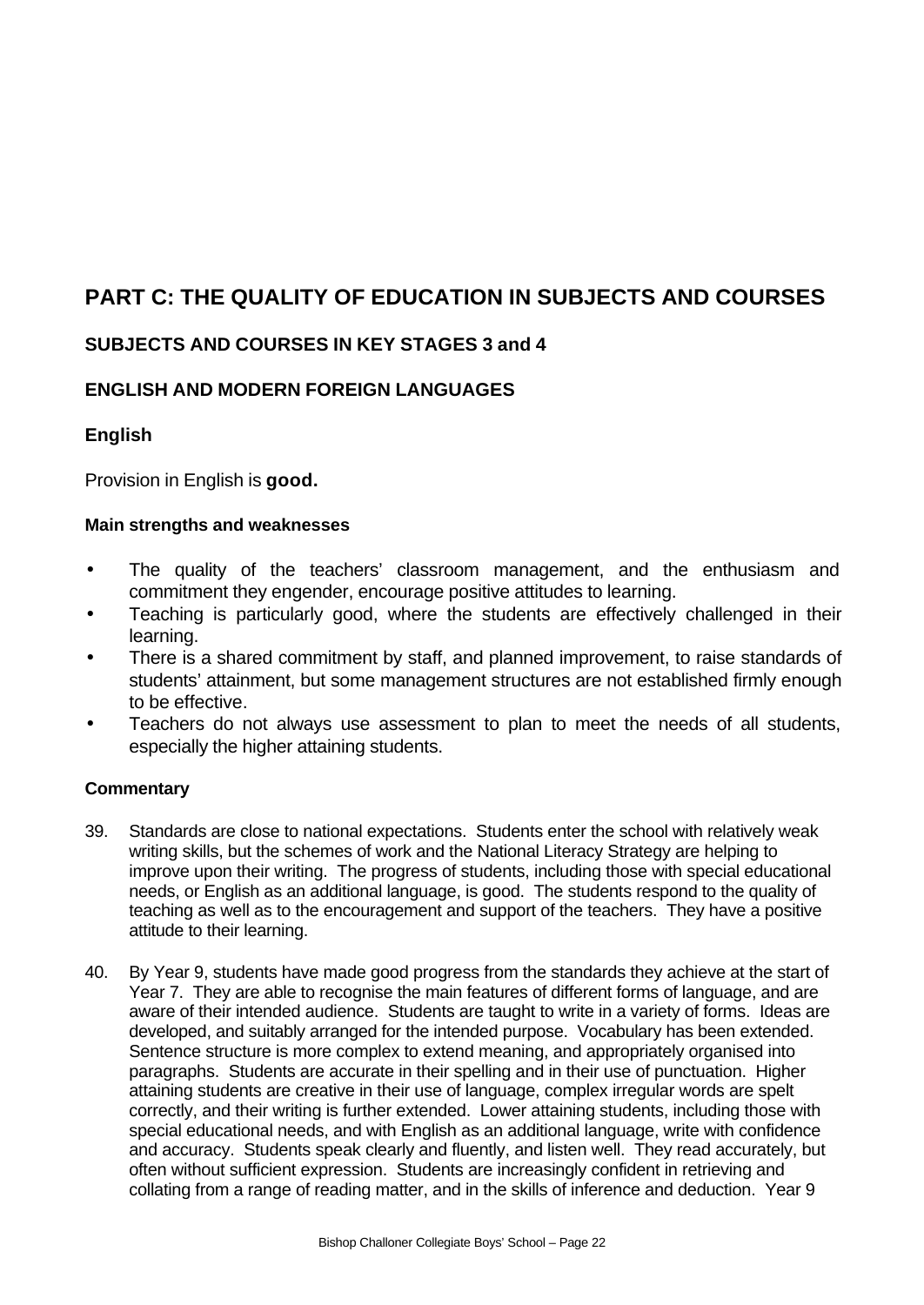students, considering the topic "Travel", were able to coherently explain their views, as well as extract information to present it in a different format.

- 41. Overall, teaching is good. The teachers are confident in their subject knowledge, and plan effectively to meet the needs of the curriculum. They set clear objectives, and prepare a variety of activities that generally balance the key skills of reading, writing, speaking and listening. Classroom management is a particular strength. Teaching is particularly good when the questioning of students is challenging, and the pace of the lesson causes them to work hard. It is less effective when the planning does not meet the individual needs of students. Homework is regularly set, and is used to extend, or reinforce, the learning that has occurred in the lesson. The marking of students' writing is regularly undertaken, but does not sufficiently inform students how they are doing or how they might improve. Information and communication technology contributes to students' language skills, but is not fully utilised.
- 42. The head of English has a clear sense of direction, and a commitment to high standards, that is shared with the other teachers, some of whom are recently qualified. Relationships are very good, with new and supply teachers being well supported. The performance of the department is analysed, and improvements incorporated into the development plan. These reflect the ethos of the school. There are some aspects of management that have not been developed sufficiently. Procedures are in place for the monitoring and evaluation of teaching and learning, but these are not sufficiently systematic or rigorous. Documentation is not sufficiently developed. For example, schemes of work do not identify the learning outcomes for students of different abilities, or the opportunities for students' personal development.

#### **Language and literacy across the curriculum**

- 43. The National Literacy Strategy is incorporated into work in English, and is implemented into the school curriculum. Subject areas have recognised the strategy in their schemes of work, and in the planning and teaching of lessons. For example, in history, the schemes of work and lesson plans have a particular emphasis upon literacy skills and are used to good effect in both class and homework. Students' standards of writing are generally weak on entry to the school. Teachers are aware of the need to emphasise correct vocabulary, and key words are displayed in some classrooms. For example, in music, teachers regularly reinforce spelling, punctuation and specialist vocabulary in lessons. Successful strategies to develop students' literacy skills include the provision of creative writing classes by the English department, and the reading support programme, including reading partners. The literacy strategy is supported by advice from the local education authority. Procedures to monitor and evaluate the application of the school's literacy policy and its impact upon standards of students' literacy have yet to be fully established.
- 44. Students generally read fluently, although often without sufficient tone and inflection to emphasise meaning. Opportunities exist for students to develop reading through the boxed sets of fiction available in classrooms, and the encouragement, for example in English, to read aloud from both fiction and non-fiction texts. All students, in English, were given a personal reader upon entry to the school. Most students speak confidently and listen well. They are responsive to teachers' questioning, convey their opinions clearly, and appropriately use specialist terminology. Most students by Year 9 are beginning to use Standard English in formal situations. Students' writing is generally varied and interesting, and spelling and punctuation accurate. Dictionaries are well used in English lessons. Students' literacy skills develop throughout their schooling, and benefit by the planned intervention in many subject areas.

#### **Spanish**

Provision in Spanish is **satisfactory.**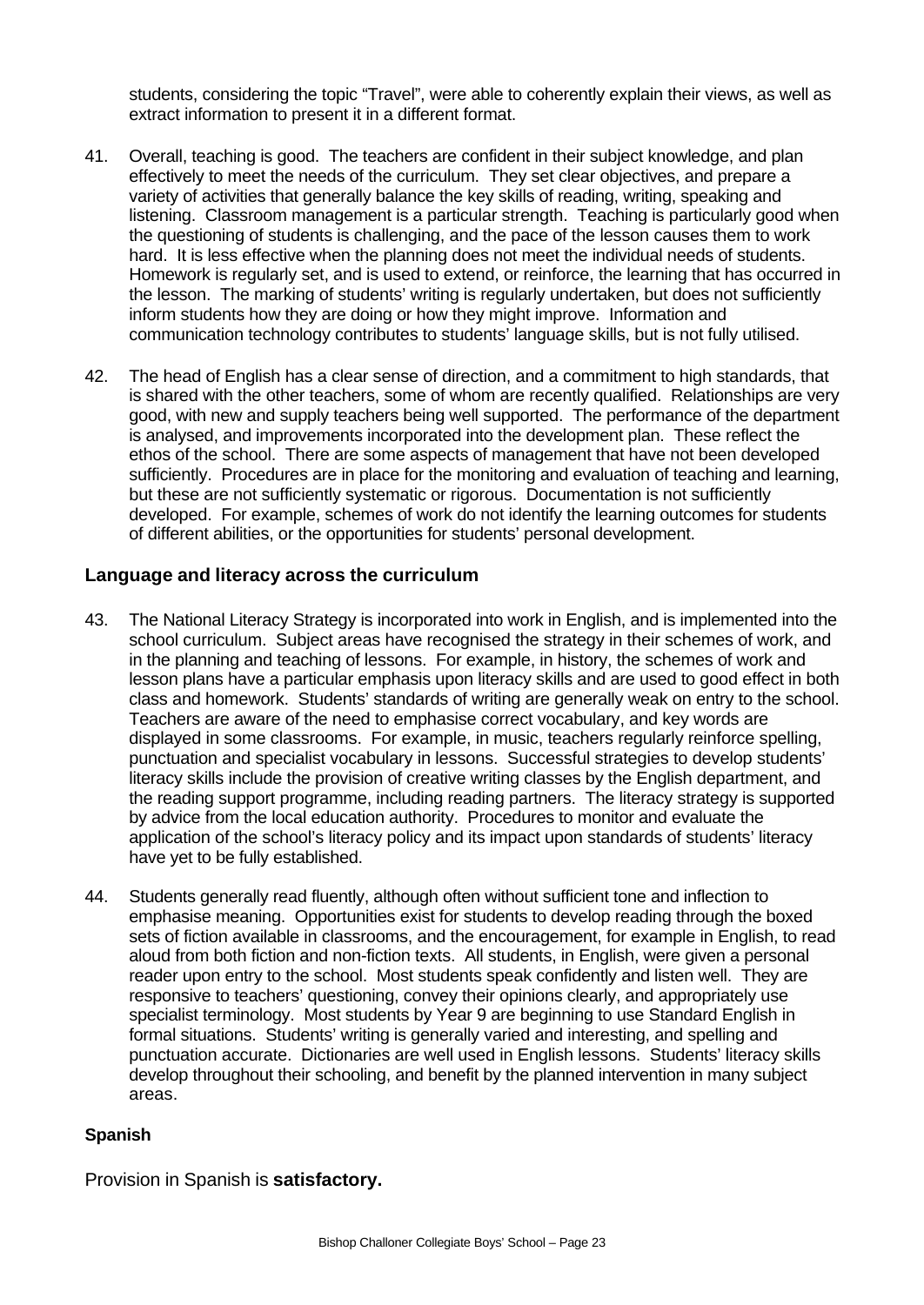#### **Main strengths and weaknesses**

- In most lessons, teachers have excellent command of the language they teach.
- The teaching of students with lower prior attainment is good, but there is not enough challenge for higher attaining students.
- ICT is included in schemes of work, but has not yet made an impact on the quality of students' work or motivation.
- Teachers do not make enough use of attainment data either to help students improve or to analyse the department's strengths and weaknesses.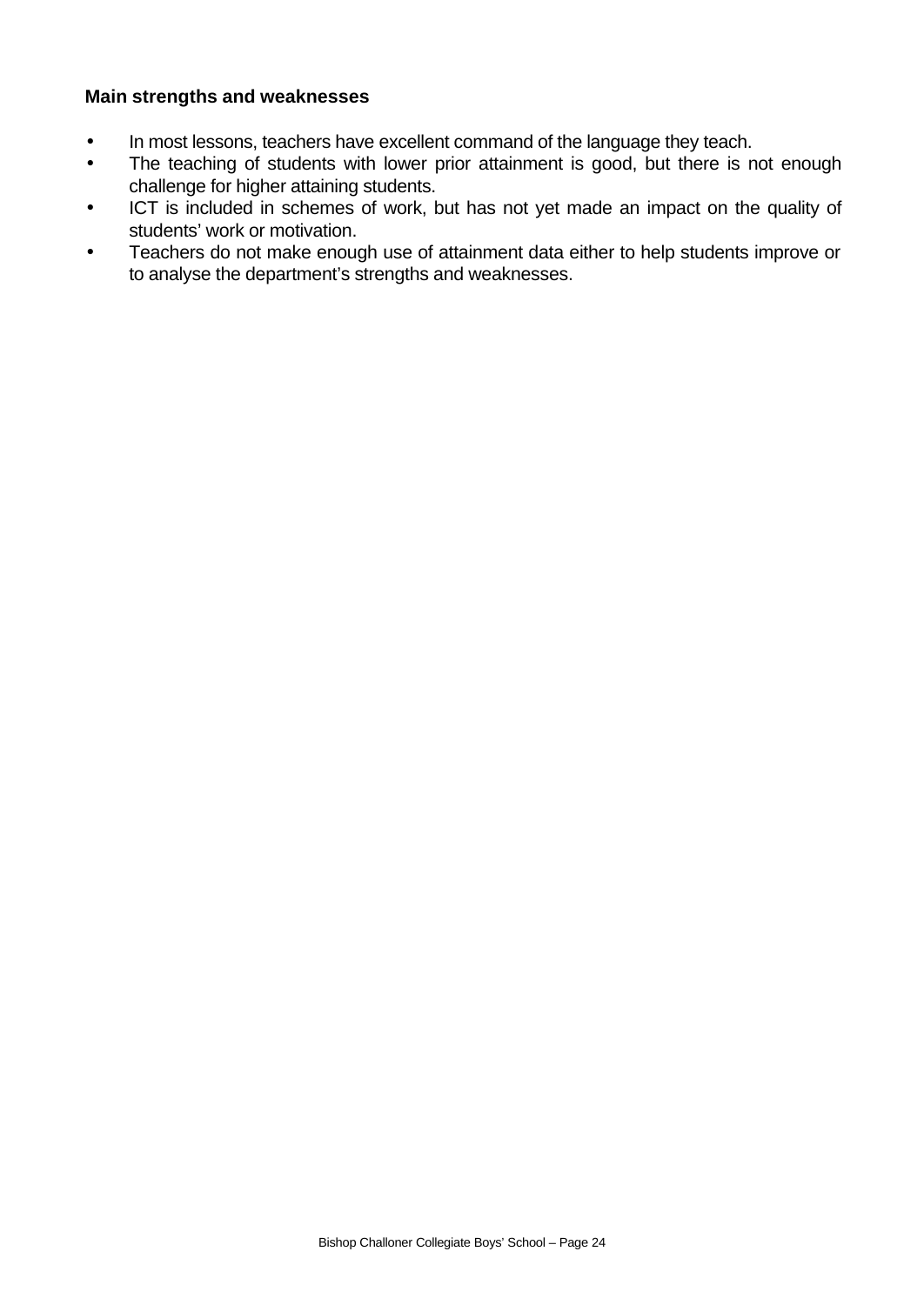## **Commentary**

- 45. There are no teacher assessment data or any GCSE results, because the first group of boys has only reached Year 9 this year. Standards seen in lessons indicate that most students are working at levels which are below average. There has been a lack of continuity in the teaching of Spanish to boys, owing to difficulties in recruiting staff in the last two years. Consequently, their progress is lower than expected. Even half way through Year 9, they are unfamiliar with past and future verb tenses and lack fluency when practising basic structures. Nevertheless, the department is now fully staffed and achievement in lessons is currently satisfactory and motivation is good. Boys with special educational needs achieve well because of skilled and well-focussed support both from teachers and specialist support staff.
- 46. Teaching is satisfactory with good features. Its main strength is the good teaching of students with low prior attainment who find learning difficult. This is based on strong and positive relationships between teachers and students and the use of well-focussed strategies for learning. Teachers use the foreign language for long periods in lessons and employ a range of methods to introduce good literacy skills, often using games and competitive activities. Teaching of students with higher prior attainment is weaker. At this level, teachers provide too little challenge and too few opportunities for students to express themselves orally without support or to develop skills in independent writing. It is rare for students to use Spanish to find things out or to deal with unpredictable situations. They make little use of the Internet and do not make the most of opportunities offered by new technology. Students receive little guidance on learning independently. When asked, boys often know how well they are doing, but not what they should do to move up to the next level. One said, "Persevere, because it's easy to say the words when they're on the board, but if someone asked you to speak Spanish in the street, you wouldn't be able to."
- 47. Leadership and management are satisfactory overall. The team, two of whom are new, works well together. The good development plan, containing appropriate, measurable targets and sensible strategies, projects an ambitious vision, focussing on raising attainment. The department understands the importance of improving the quality of teaching and has planned good strategies for doing so. They include costs, mechanisms for monitoring, and the development of ICT, which is currently under-used. The timescales for monitoring are not precise and there is insufficient feedback to teachers, especially on raising expectations with higher attaining students. Data on students' performance are not analysed in sufficient detail and the targets students set for themselves are not focussed on course content.
- 48. Boys in Year 7 learn French. The standards observed in lessons and in students' exercise books are close to the national average and represent satisfactory achievement. The small amount of teaching observed, with boys of low prior attainment, was very good. Higher attaining boys are challenged appropriately, which means that practice in this respect is better than in other areas of the department.

## **MATHEMATICS**

The provision for mathematics is **good.**

#### **Main strengths and weaknesses**

- Teachers' high expectations contribute to raising standards.
- Monitoring of teaching and learning is improving the teaching.
- Skilful questioning provides opportunities to promote understanding and develop literacy skills.
- Use of ICT by individual teachers is developing but is not embedded formally in the faculty's work to benefit teaching and learning fully.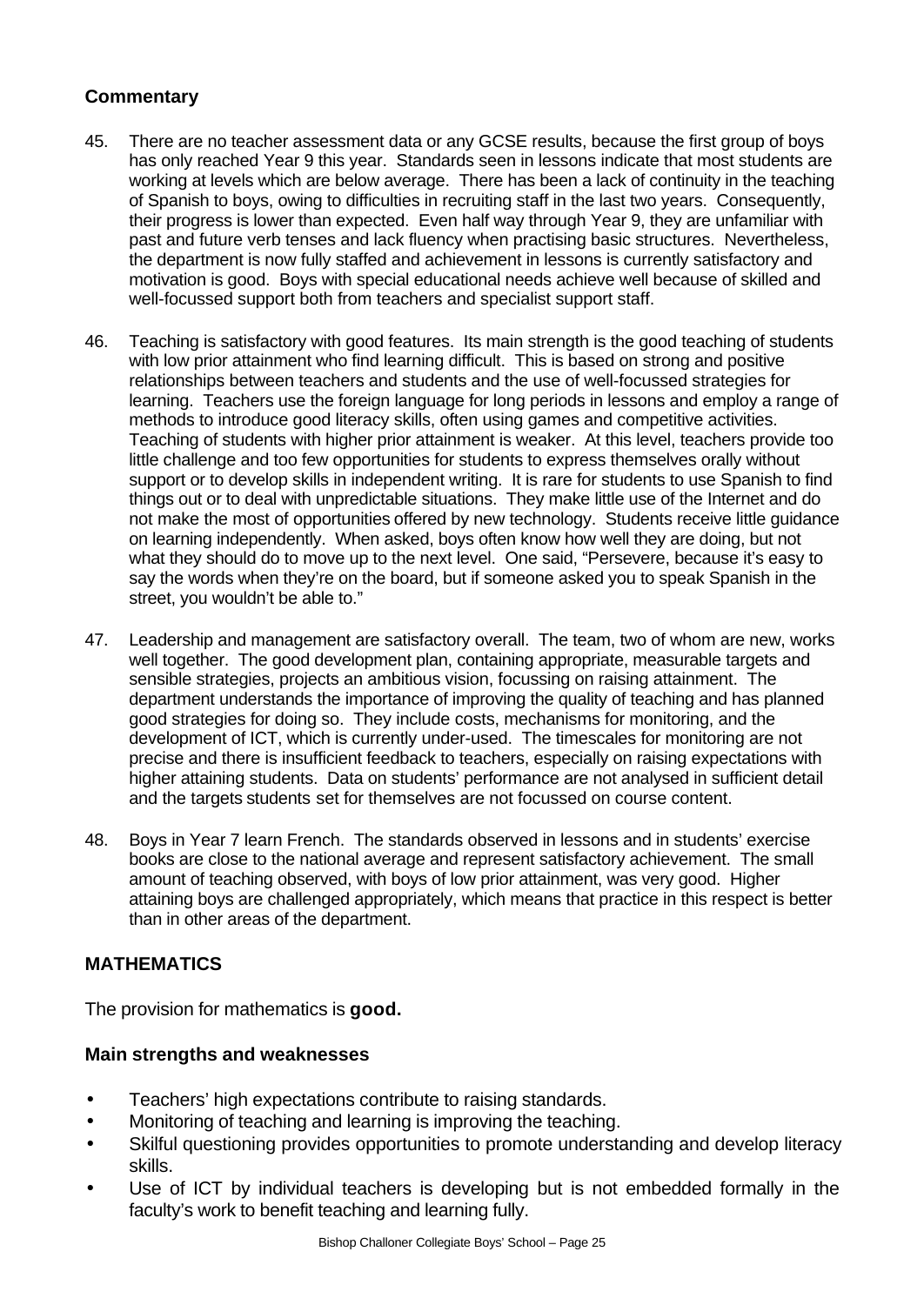• Teaching strategies lack variety to maintain interest among more boisterous groups.

- 49. Standards of work seen are in line with the national average. Test results shows good progress being made by students whose ability on entry to Year 7 is below the national average. Students make good progress in lessons and over time. Data from internal assessments and inspection evidence indicate that performance will be close to the national average in this year's public examinations.
- 50. Overall teaching is good with some very good lessons seen. Teachers have high expectations of their students, presenting them with work that offers a good challenge. Able Year 7 students could collect algebraic terms well but had yet to include index notation. Able Year 9 students could use tree diagrams in three stages in probability problems and were able to apply their knowledge confidently to higher level GCSE questions. Lower ability students gained considerable pleasure from their success in being able to convert vulgar to decimal fractions with the use of a calculator. Firm class control and good relationships established the appropriate atmosphere for learning. Students' attitudes are good. They work well together when required and make the effort necessary for good progress. They achieve well. Good planning ensured focused teaching with effective use of time. Learning was reviewed in effective plenary sessions. Teachers' good use of questions encourages students to develop their understanding. Homework is used well to support learning. Books are regularly marked with appropriate comments of correction and encouragement. Students with special educational needs and those with English as an additional language make good progress.
- 51. Good work with support staff ensures that students on the school's list of those with special educational needs make the progress of their peers. However, better use of individual education plans would benefit the students involved. Those students with English as an additional language are making good progress.
- 52. Individual teachers make good use of ICT to support learning and access to ICT facilities in mathematics is good. The scheme of work does not identify all the relevant opportunities for the use of ICT. Literacy skills are developed well. Correct use of vocabulary was insisted upon, with care being taken to ensure understanding. Speaking skills were developed when students were encouraged to explain answers in front of their class, something they did with confidence.
- 53. Leadership and management of the subject are good. The school has managed a very difficult period of staffing recruitment well. Many staff in the faculty are new to teaching in England. Effective support from senior management, together with good relationships, is helping them to become established. Faculty documentation shows that teaching is monitored thoroughly; lesson observations confirm impact on practice. There is good use of assessment to benefit teaching and learning. A very recently appointed head of faculty is proving to be a good role model with his calm, effective approach. He has clear ideas about how to develop the teaching and learning further within the faculty.
- 54. Staff are very committed to helping their students succeed. They give freely of their time in after school classes to prepare for examinations. Many students attend these classes. Classes are run during holidays to assist with coursework and to offer further support in the preparation for public examinations.
- 55. Accommodation is satisfactory although the need for staff to use a variety of teaching rooms is inefficient. The faculty is well provided with resources, including text books.
- 56. This is the first inspection of the school in its present form. Because of this, it is not possible to evaluate progress.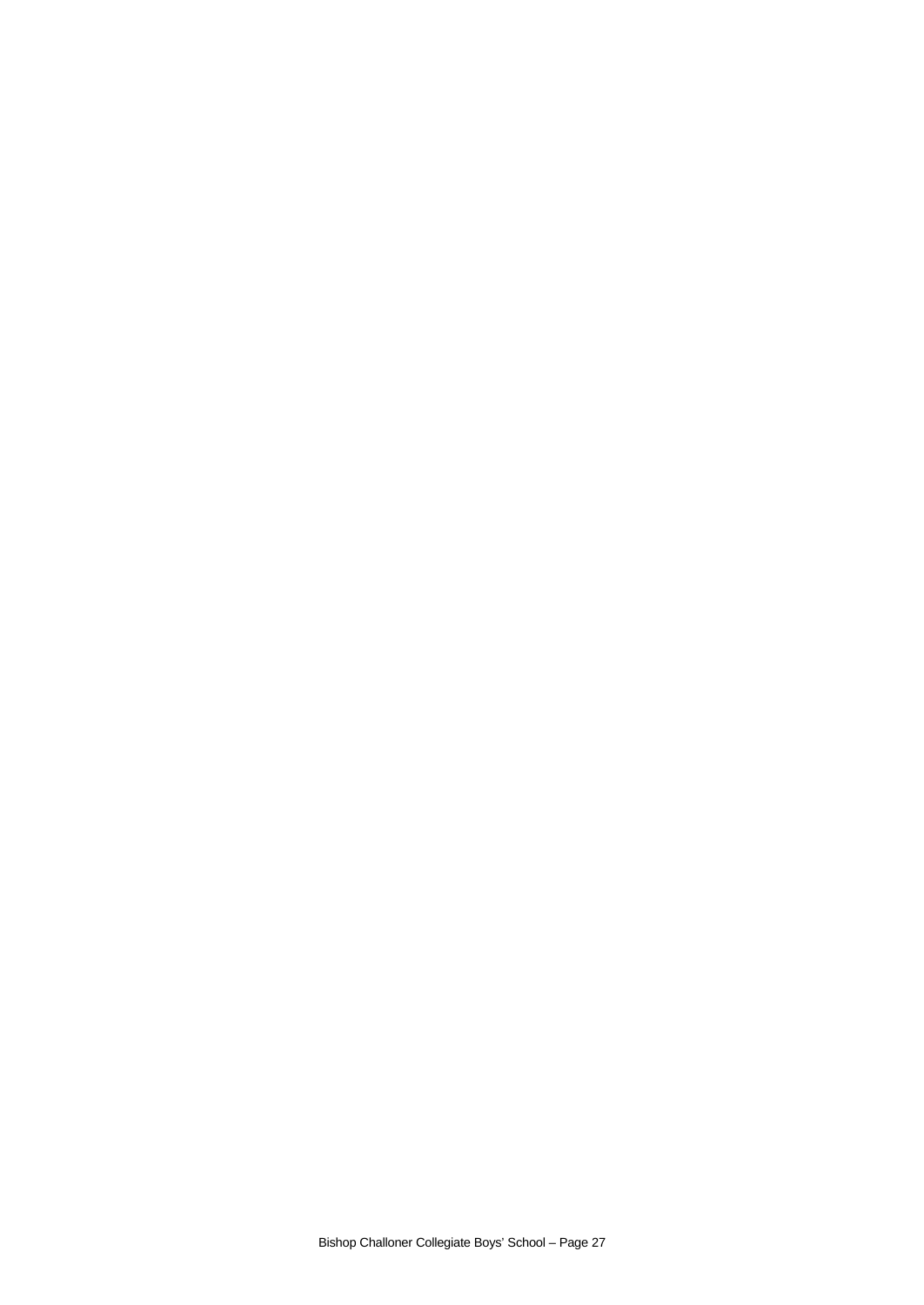#### **Mathematics across the curriculum**

57. Students' mathematical skills are used in the various areas of the curriculum, graphs in science or tessellations in graphics for example. While those skills are below average they are good enough to permit progress in the different subjects. The development of mathematical skills using the opportunities occurring across the curriculum would bring real benefits to learning. Plans to do this should the present staffing position be maintained have much to commend them.

#### **SCIENCE**

Provision in science is **good**.

#### **Main strengths and weaknesses**

- Strong and effective leadership has provided a clear focus on the quality of education and raising standards.
- Good teaching and the students' positive attitudes to work ensure that achievement is good.
- The students' progress is effectively monitored in order to set individual targets for improvement.
- Work is marked regularly but standards of marking vary between teachers so that students are not always given enough advice on how to improve.

- 58. Students and teachers benefit from the good leadership and management of a dynamic head of faculty, who has provided a strong focus on achievement and raising standards. Teachers are given guidance on suitable methods and the quality of teaching and learning are monitored, so that good practice can be shared. This allows teachers to plan lessons that meet the broad range of needs found in many classes. In the most effective lessons there is a good level of challenge for all students, with skilful questioning that probes their understanding and encourages them to think more deeply about the science involved. These classes are well managed, with good behaviour, self-discipline and very positive attitudes to work from the students. This ensures that practical work is carried out responsibly and confidently. A good variety of activities is provided, so that students are kept interested and engaged in their work. Occasionally, when classroom management is not as effective, lessons fail to reach these standards, with a slow pace and lack of challenge leading to some restless or boisterous behaviour. However, teaching and learning are good overall, with some very good teaching, so that the achievement of most students is good, including those with special educational needs. Standards seen on the inspection are a little below average by Year 9, representing good progress for most students, with some reaching above or well above average standards. Most students have appropriate knowledge and understanding of the work they have done in physics, chemistry and biology. Their practical skills are good enough to carry out experiments effectively, although their ability to analyse and evaluate results is not as high. They are given appropriate opportunities to use computer equipment in science and they have the mathematical skills to produce graphs, tables and charts to support their practical work. Science lessons include activities to develop communication skills and most students write well and record their work effectively. However, the students' speaking skills are less well developed, with many using imprecise language instead of the correct scientific terms when answering questions.
- 59. The students are helped to make good progress by effective assessment that is used to set individual targets for attainment. They are well aware of their target grades and keen to do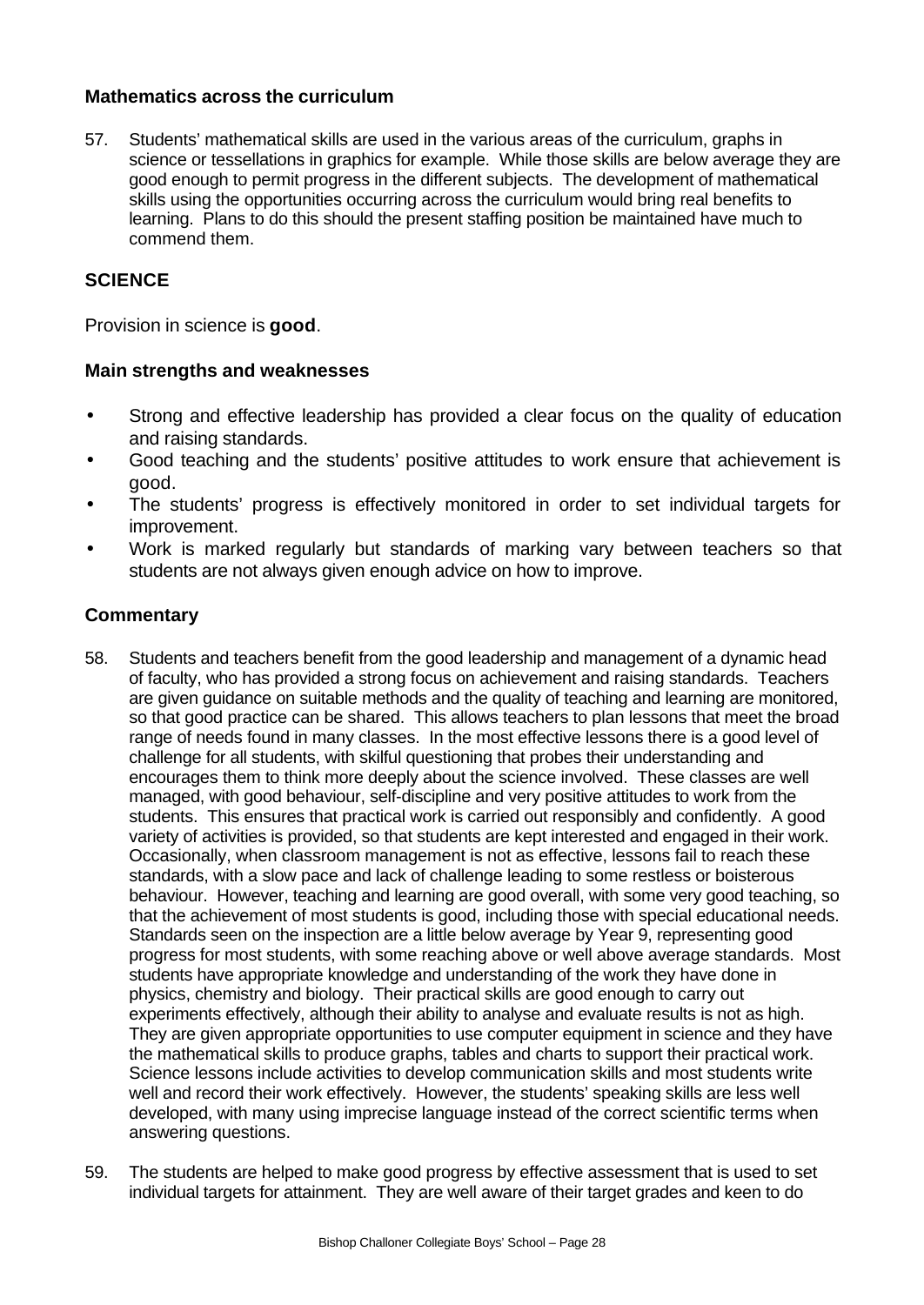well. Routine marking is regularly done although standards vary, with some teachers giving insufficient advice about how to improve.

- 60. There is no previous inspection report for comparison but the school has made good progress since the appointment of the head of faculty, with improvements to provision that include new schemes of work, assessment arrangements and ICT equipment. Good quality laboratories provide a learning environment that increases student motivation.
- 61. This is the first year that the school has had students in Year 9 so there are no previous national test results for comparison with other schools.

## **INFORMATION AND COMMUNICATION TECHNOLOGY**

Provision for ICT is **very good**.

#### **Main strengths and weaknesses**

- Teaching and learning are very good.
- ICT resources are excellent, providing a wide range of opportunities for use not only in discrete lessons but also in other subjects.
- The curriculum is very good and covers all National Curriculum requirements.
- Assessment is very thorough and used well to inform planning.
- The poor acoustics in the very large main ICT room provide an unwelcome challenge for teachers and students and can have an adverse effect upon teaching and learning.

#### **Commentary**

- 62. Standards in ICT lessons and in students' portfolios are good overall and sometimes very good. Students achieve well as they make very good progress through a carefully constructed scheme of work, based upon the National Key Stage 3 Strategy for ICT. Teachers make very good use of the excellent resources, which are available in the new building.
- 63. Lessons are very well planned and good pace is maintained throughout which helps to sustain students' interest and enthusiasm. The work caters appropriately for all abilities ensuring that all can play a full part in lesson activities. Very good use is made of the interactive technology to include all students fully in question and answer sessions, as well as providing opportunities for boys to share their ideas and work with the rest of the class. In a Year 9 lesson with a very lively pace, the very good rapport between teacher and students created an effective working environment in which students were prepared to be adventurous in their choice of text and graphics. They produced interesting and well thought out computer slide presentations to appeal to a specific audience and they used the Internet well to collect information and appropriate resources. The assessment of work is thorough and based appropriately upon National Curriculum criteria, it is also used to inform teachers' planning.
- 64. Leadership and management are very good, ensuring that this subject has become a very strong feature of the overall curriculum in the new school. Resources have been well chosen and effectively installed making very good use of "wireless" technology. There is an impressive long-term vision for the continued development of ICT in discrete lessons. Students begin a GNVQ examination course in Year 9, and the use of computers to enhance teaching and learning across the whole curriculum is becoming well embedded into subject schemes of work.

#### **Information and communication technology across the curriculum**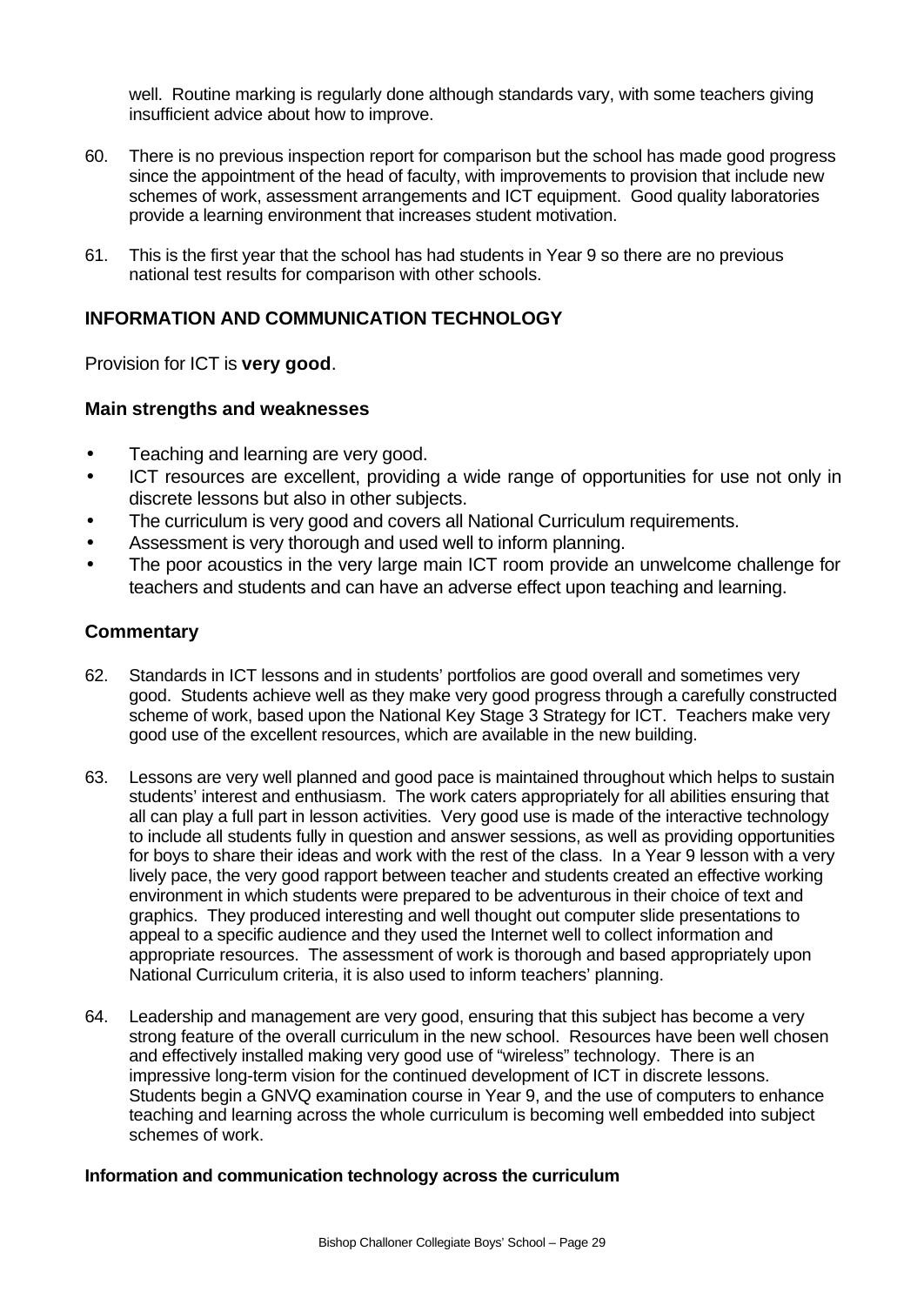- 65. The use of ICT across the curriculum is good and improving further. There are numerous opportunities to use ICT in almost all subjects. The use of computers can be exploited to good effect because students have good ICT skills and knowledge which are developed in their ICT lessons in all years. ICT use is promoted very effectively at senior management level, where there is a very clear vision of future needs and developments. The curriculum has been mapped to identify opportunities for the use of ICT to enhance teaching and learning in all subjects.
- 66. National Curriculum subjects are meeting their obligations to use ICT appropriately in schemes of work. The very good level of resources makes it possible for subject departments to have access to computers in most parts of the school. Most teachers have had training in the use of ICT for teaching in recent years but the turnover of staff provides a continuing challenge. The use of ICT is particularly effective in all aspects of design and technology. Digital technology is also used to very good effect in the PE curriculum. There is very good access to the Internet throughout the school for research. The use of ICT is currently limited in the art department but computers and specialist software are already in school at the time of the inspection and are soon to be deployed. The use of ICT in the music curriculum is underdeveloped.
- 67. As part of the school's vision to promote greater use of ICT in subjects, several class sets of portable computers have recently been made available for use around the school and more interactive whiteboards are being installed. As with other ICT resources these are very well supported by efficient ICT technicians.

## **HUMANITIES**

## **History**

Provision in history is **good**.

#### **Main strengths and weaknesses**

- Students respond well to good teaching.
- Students are keen to take an active part in lessons and work well.
- Basic historical skills such as interpreting sources and understanding of political issues are developing well.
- Teachers do not always provide learning materials on different levels when there is a wide range of ability in a class.
- Good contributions to students' literacy are made.
- The department works well as a team because they collaborate well over lesson planning and assessment.

- 68. Standards in Year 7 to 9 are average and achievement is good because students acquire a satisfactory knowledge of history. They can interpret sources as well as understand and give a balanced view of issues such as those that led to the English Civil War. This results in limited gains in knowledge and understanding.
- 69. Teaching is good because teachers' explanations are clear, and learning is good because students pick up key words and concepts quickly. However, in a Year 9 lesson on why the Nazis became popular, opportunities to extract evidence on Nazi policies were missed and questions were mainly closed.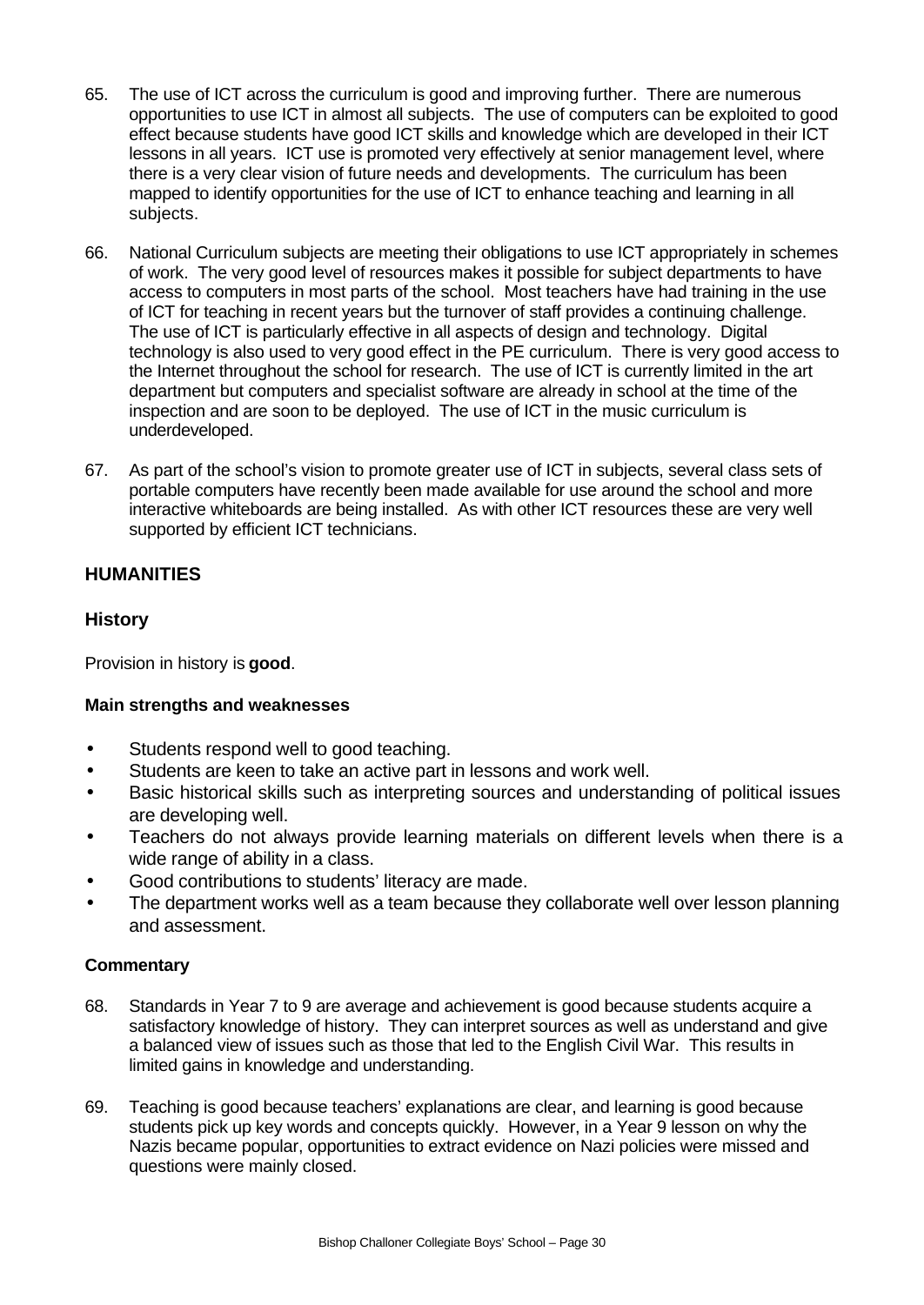- 70. There is an good emphasis on developing literacy in classwork and opportunities for extended writing in homework are used to good effect. For example, good use is made of key word cards to match terms to meanings and students are taught to use historical terms correctly.
- 71. Resources are produced that particularly help less able students. However, work that is challenging and extending the more able students is also given to the weaker students and they are not always able to cope with it. In a Year 8 lesson on the Civil War, a writing frame was provided but some found extracting information from the text book very difficult.
- 72. Students work hard in lessons. However, a few are slow to start because they expect extra help and wait rather than have a go. Teachers expect high standards of behaviour and where the teaching staff are well established students are compliant.
- 73. Leadership is good because teachers work well as a team to ensure that lessons are planned for sufficient variation and interest. Assessment is thorough. There is a comprehensive individual assessment profile on each student, reinforced by counselling if targets are missed. Progress is reviewed formally every half term and students are shown how they can move from one level to the next.
- 74. Management is satisfactory because although planning is effective in providing interesting lessons and assessment is thorough, these are not used to such good effect in producing learning materials suitable for all abilities.

## **Geography**

Provision in geography is **satisfactory**.

## **Mains strengths and weaknesses**

- Current standards are well below national average.
- Enthusiastic and energetic leadership and management are having a positive effect on standards.
- Teaching in Key Stage 3 is not sufficiently focussed on challenging learning objectives.
- ICT is not systematically used across the department and fieldwork investigation skills are not well developed.
- Improvements to the curriculum are beginning to make the subject more relevant and interesting for students as are new resources and an attractive learning environment.

- 75. Standards based on current teacher assessments in Year 9 are well below the national average and targets for this year group are similar. There are weakness in students' ability to use geographical terms accurately and to offer detailed written explanations for geographical patterns and processes. Students ICT skills are not systematically developed in the curriculum and there are too few opportunities to develop fieldwork investigation skills.
- 76. Students achieve as well as expected in Years 7 to 9. They arrive at the school with relatively low levels of geographical skills and, with good teaching, make satisfactory or better progress especially in upper sets. However, in some sets students' achievement is hindered by a lack of rigour and effective behaviour management in the teaching so that insufficient progress is being made.
- 77. Teaching and learning throughout the school is satisfactory with some that is good or very good. The best teaching places emphasis on high standards, is pacy and uses a range of up to date and relevant resources within a very well structured and planned learning environment.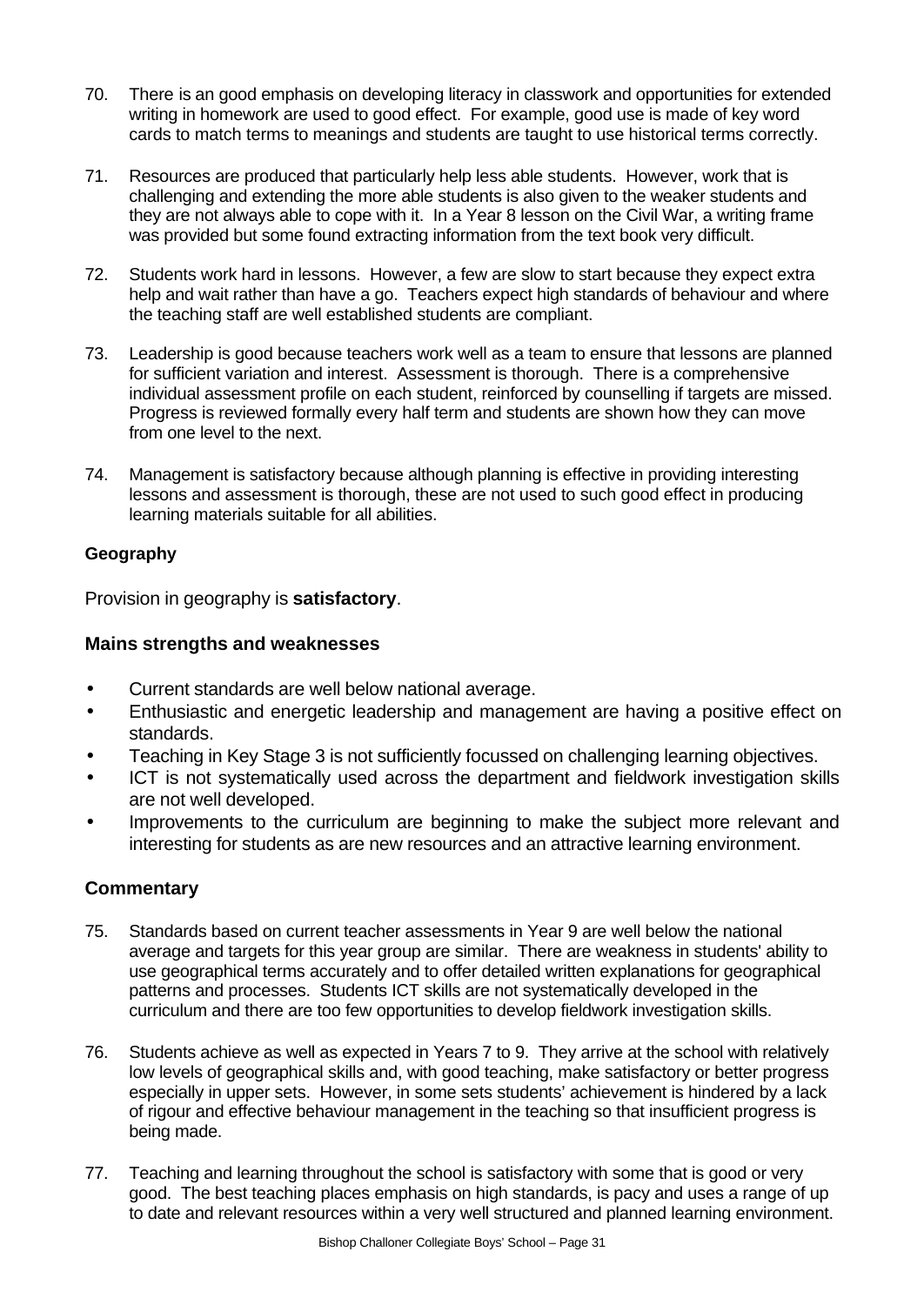Some of the teaching in the department, however, is insufficiently focused on challenging learning objectives, is not insistent on high enough standards of behaviour and fails to capture students' interest. Where teachers encourage paired or group work, students respond positively, especially when instructions are clear and students are interested.

78. The current head of department is providing enthusiastic and energetic leadership and management which is focused on improving the curriculum by making it more relevant and interesting and on improving teaching in order to improve standards. Departmental monitoring has identified deficiencies in teaching, which are being addressed through a programme of support including that from a local education authority consultant. This is slowly beginning to remedy some of the deficiencies. The department has had a turbulent staffing position over the past few years and this has had a negative impact on standards.

## **TECHNOLOGY**

#### **Design and technology**

Provision for design and technology is **very good**.

#### **Main strengths and weaknesses**

- Well-planned rooms in an effective temporary situation.
- Very good assessment used to raise students attainment.
- Good provision for all levels of ability through the school setting system.
- Limited access to computers in food and textiles.
- Lack of a design and technology manager to organise the boys' site.

- 79. In 2003 in Year 9 standards measured by teacher assessment indicated students were below national averages. Work seen during the inspection reflected an improvement since last year and standards now match national averages. The introduction of a very good assessment system to track learning and improved schemes of work have given a greater focus to designing which has raised all round achievement to good.
- 80. Students across the range of ability and those from different cultural background have some problems with designing because of weaker literacy and numeracy skills. Teachers carefully target the learning of students having difficulties. Very effective use of learning support assistants, often in a team teaching situation, raises students' confidence and ensures all students match their predicted levels of achievement. The small class sizes for lower attaining students are very successful in developing students' design and make skills. A local football club is working with the school on literacy skills which is having a good impact on students' design - although the literacy programme causes some discontinuity in making, when students are taken out design and technology for extra literacy.
- 81. From Years 7 to 9 students build their basic making skills and learn to design through a range of interesting projects and achievement is good. They use ICT for research and modelling; access to computers is more difficult in food and textiles. In graphics in Year 9, very professional use of computer aided design and manufacture helps students to produce a range of high quality products for packaging. Students enjoy working in groups and an excited buzz of enthusiasm breaks out when group decisions have to be presented back to the whole class. Students are learning to become discerning consumers – this is one of the department's approaches to citizenship for the  $21^{\frac{3}{5}}$  century. The varied activities and short sharp targets in lesson make students focus on the task in hand and lessons move at a swift pace.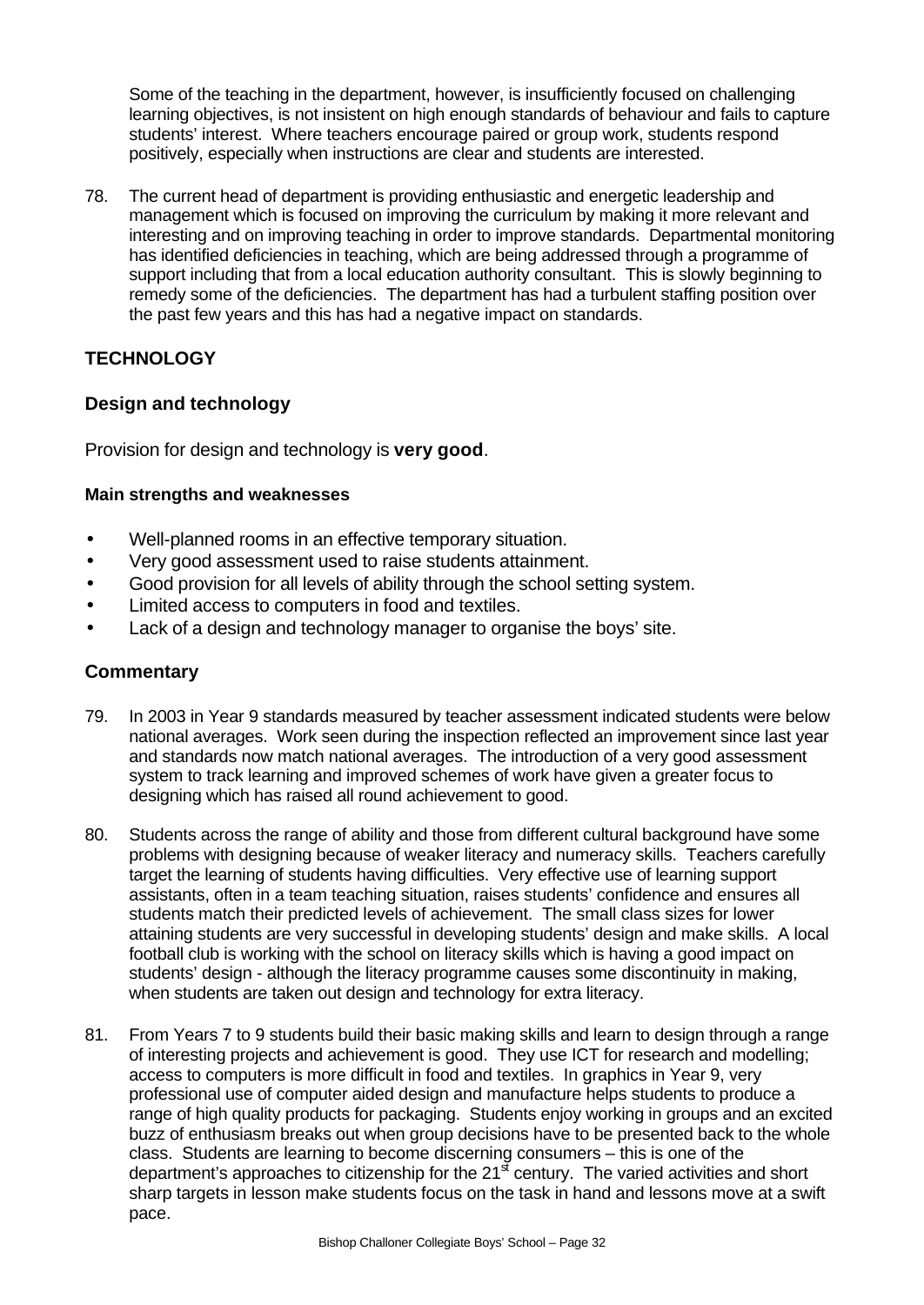- 82. Overall teaching is very good. Teachers work in both the boys' school and the girls' school. The close rapport between teachers, their technicians and learning support staff helps to develop and share ideas to match the needs of all students. This has made a cohesive team and, although design and technology rooms are not together in a suite, consistent high expectation and the demand for accurate, good quality work have helped to raises standards overall. Planning is very good, encouraging independence. Succinct department policies make regular links to the social, moral and spiritual development of all students. Cultural differences are explored and celebrated through work in food and textiles, for example the hats project in Year 7 examines hats worn for religious reasons. Teachers teach across all subjects in design and technology; male staff teaching food and female staff teaching resistant materials. In this way staff role model equality of opportunity.
- 83. Excellent leadership of the head of faculty based in the girls' school challenges innovation in designing and making, which drives up the quality of teaching and learning. Management is very good but lacks a specific manager in the boys' school to carry the decision-making required to manage design and technology independently on the boys' site.

#### **VISUAL AND PERFORMING ARTS**

#### **Art and design**

Provision is **good**.

#### **Main strengths and weaknesses**

- Good planning enables long lessons to be fully utilised.
- Teachers' good subject knowledge ensures basic skills are learnt well.
- Inadequate visual resources hinder students' acquisition of knowledge and understanding about artists' work.
- Provision for developing work using computers is inadequate.

- 84. Boys in Year 9 are working at a standard that is well below that expected nationally. There has been unsatisfactory learning in recent years due to inadequacies in teaching and poor accommodation. These factors led to poor achievement for boys who are at present in Years 8 and 9. However, a new, stable team of committed and enthusiastic teachers has made a huge impact on progress this year with students of all abilities achieving well as a result. Progress is noticeable, particularly in Year 7.
- 85. The quality of teaching and learning is good with some very good teaching. Good attitudes of boys contribute significantly to the quality of learning, and students are keen, enthusiastic and interested in their work. Teachers plan well to suit particular needs of students, all of whom need to learn the basic skills of drawing, painting and working with 3-dimensional media. Plenty of individual help ensures that students of all abilities learn well and teaching assistants are used well to support those with special educational needs or for whom English is an additional language. Good questioning with opportunities for students to learn and use subject specific language is a strength of teaching but reproductions of pictures used to inform critical and historical work are black and white photocopies of poor quality. This adversely affects students' knowledge and understanding of artists' work. Lots of timed tasks and a variety of activities maintains interest and ensures the brisk pace necessary to make the most use of the 100 minute long lessons. There is no provision for students to develop ideas using computers.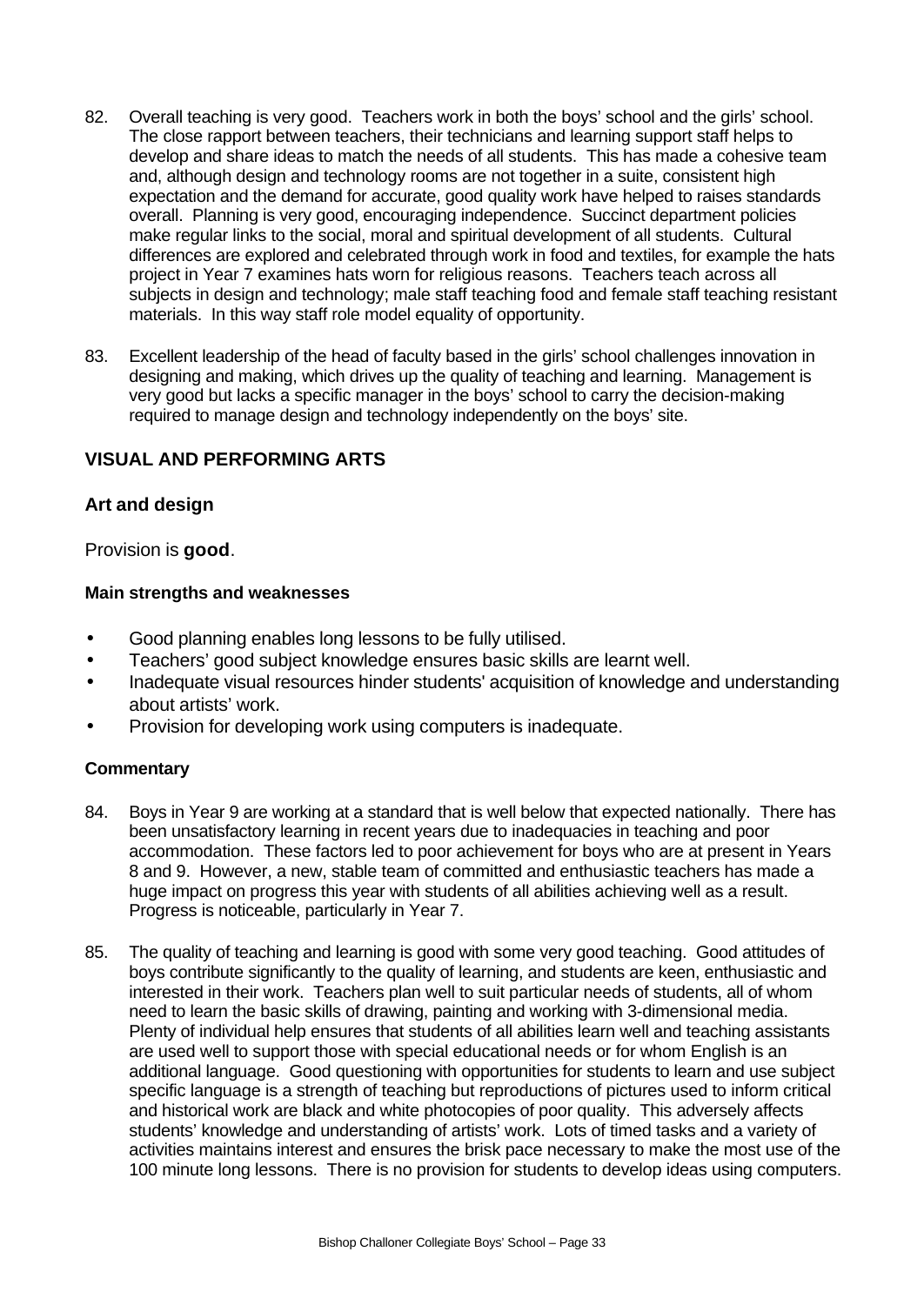86. The quality of leadership and management of courses is good. All teachers work well as a team and have proved themselves very effective teachers in the short time they have had. There is a clear vision of how to raise standards which is already in action. The effect is that not only are boys now achieving well, but that they are enthusiastic, enjoy their art lessons and many attend the lunchtime and after school clubs. Lively displays of artwork with informative labelling enhance the school environment and increase self-esteem in boys. Lack of technician support is affecting inclusion in the curriculum of some activities and media that take time to prepare and clear away, due to the logistics of time management.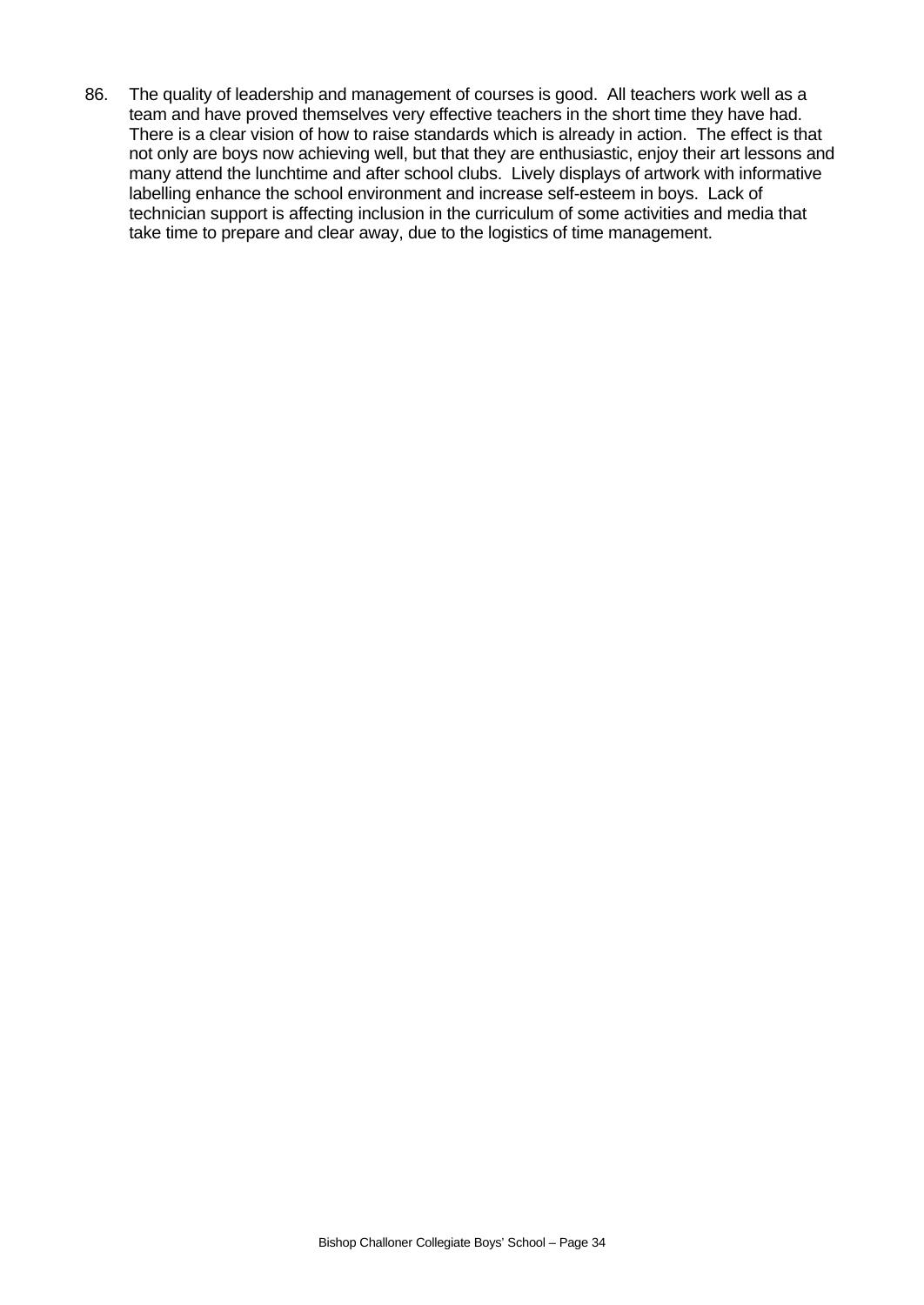### **Music**

Provision in music is **good**.

#### **Main strengths and weaknesses**

- The school has made swift progress in establishing a good department, built on energetic and committed teaching.
- The open access policy encourages many students to develop their own musical skills and interests in lessons, at lunchtimes and in a variety of enrichment activities.
- Standards are generally in line with national expectations, but are lower when there is a lack of emphasis on practical music making.

- 87. Since the department has opened with new accommodation and teachers, standards have been established that are in line with national expectations. A carefully planned scheme of work, shared with the girls' school, provides opportunities for students to compose and improvise in a variety of styles from raps to ground basses. Most of the classes undertake the same activities, but those in top streams work at a faster pace. The students' knowledge about music, including keywords and concepts, is good. In practical activities they compose expressively, memorise familiar tunes and refer to notations when appropriate. Although students in the lower classes often benefit from additional support, the slower pace in lessons observed resulted in less practical achievement where their musical potential was not realised. Students' achievement and participation in extra-curricular work are gaining momentum. Many students took part in the recent musical production, a growing number participate in choral and instrumental activities and several have formed their own bands where their music-making is characterised by a real sense of ownership.
- 88. The quality of teaching and learning, though satisfactory overall, has some good features as well as areas where development is needed. At best, teaching is rigorous, relevant and energetic. Questions are carefully crafted to promote students' understanding and response. Classroom organisation, including behaviour management is also good, although it is not always linked to musical activity. Resources and accommodation are well used and levels of display are excellent. Care is taken in planning lessons, but during the inspection, activities were often curtailed through lack of time. Sometimes too much time was spent in introducing the topic and copying the aims, which reduced the amount of practical work. Opportunities for students to come together as a whole class and assess their progress are sometimes too limited. Many students, especially in the higher streams, are keen to learn. They treat the instruments with care and work well and independently in adjacent practice rooms. On the one occasion where boys sang, they responded enthusiastically. There is scope for more singing to be introduced, especially with those groups where practical work is currently limited. Use of information technology is currently restricted to electronic keyboards, but the department is keen to utilise computers once they are available. Formal assessment procedures, with appropriate links to National Curriculum levels and requirements, help students to understand their progress.
- 89. Leadership and management of music are good. The department is fully integrated with the girls' school and teachers in both schools work supportively in developing the music provision. Together they have generated a positive ethos for learning with strong leadership. This has helped to establish music as a serious subject. The school now has an opportunity to build on the popular music skills of the principal boys' teacher.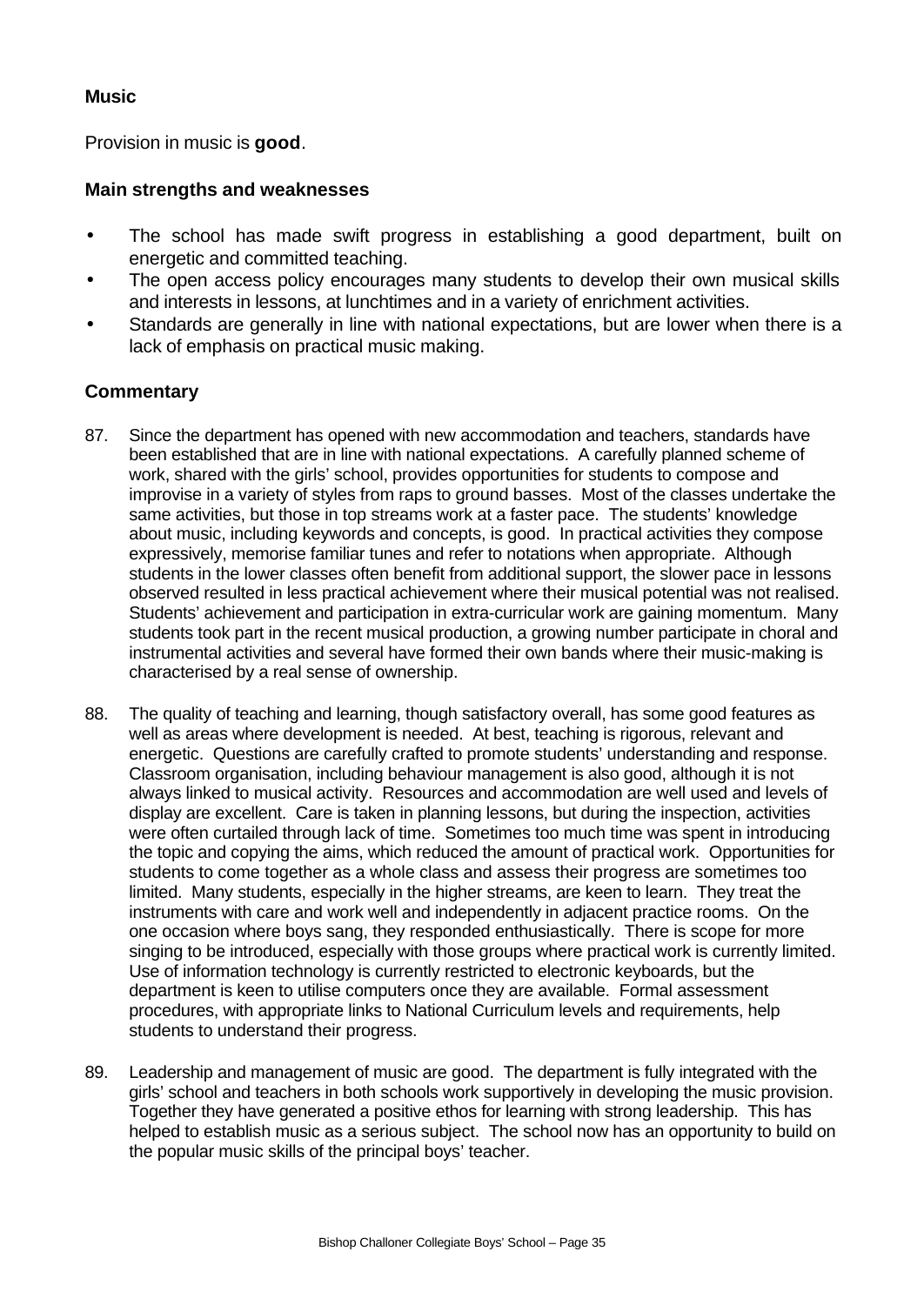## **PHYSICAL EDUCATION**

Overall the provision in physical education is **very good**.

## **Main strengths and weaknesses**

- Students select and apply their skills and tactics in progressively more demanding situations.
- They strive to perfect their performance because teachers insist on high standards.
- They learn effectively when working in small groups because teachers undertake regular and accurate assessments of their capabilities and modify tasks accordingly.
- Teachers have good knowledge of their students, derived from careful observation.
- Teachers have high aspirations and a clear sense of purpose.
- On site facilities are inadequate for a growing school.

## **Commentary**

- 90. Students' achievement is considerable between Years 7 and 9 because knowledge is used well to match tasks to the students' capabilities. The students acquire and develop skills as result of both very good demonstration and knowledgeable instruction. Standards improve as a result of effective feedback sessions. In gymnastics and basketball, the teacher makes extremely effective use of a video camera during the lesson to play back examples of the performance of selected groups of students. This helps to ensure quality of the exercise and enables students to learn how to improve their performance. Students are positive about physical education lessons, stemming from teachers' high expectations and enthusiasm. They develop their understanding of fitness and health as a result of teachers' good example. Teachers extend the skill levels of the higher attaining students very effectively by example and encouragement. Teachers expect high standards and build extra skills into the routines. Students work hard because they can choose how to best achieve a technique, for example, their own ways of travelling across a mat or which balancing technique to use. Lessons are very carefully planned to balance physical exercise with consolidation of knowledge and understanding. Students learn very well because teachers explain techniques clearly and check on students' knowledge of muscles and how to exercise them. Students can organise themselves well and understand how to do exercises without prompting.
- 91. Leadership and management are very good because there is a keen sense of purpose and this has ensured that teams have reached advanced stages consistently in inter-school competitions.
- 92. Indoor facilities are limited and access to outdoor facilities is difficult and this may adversely affect standards as the school grows.

## **PERSONAL, SOCIAL AND HEALTH EDUCATION AND CITIZENSHIP**

Provision for personal, social and health education is **good**.Provision in citizenship is **satisfactory**.

#### **Main strengths and weaknesses**

- Teaching is good and promotes positive attitudes and relationships amongst students.
- The school provides enrichment activities that enhance personal, social and health education and citizenship education.
- Citizenship is not yet woven systematically into schemes of work in other subjects.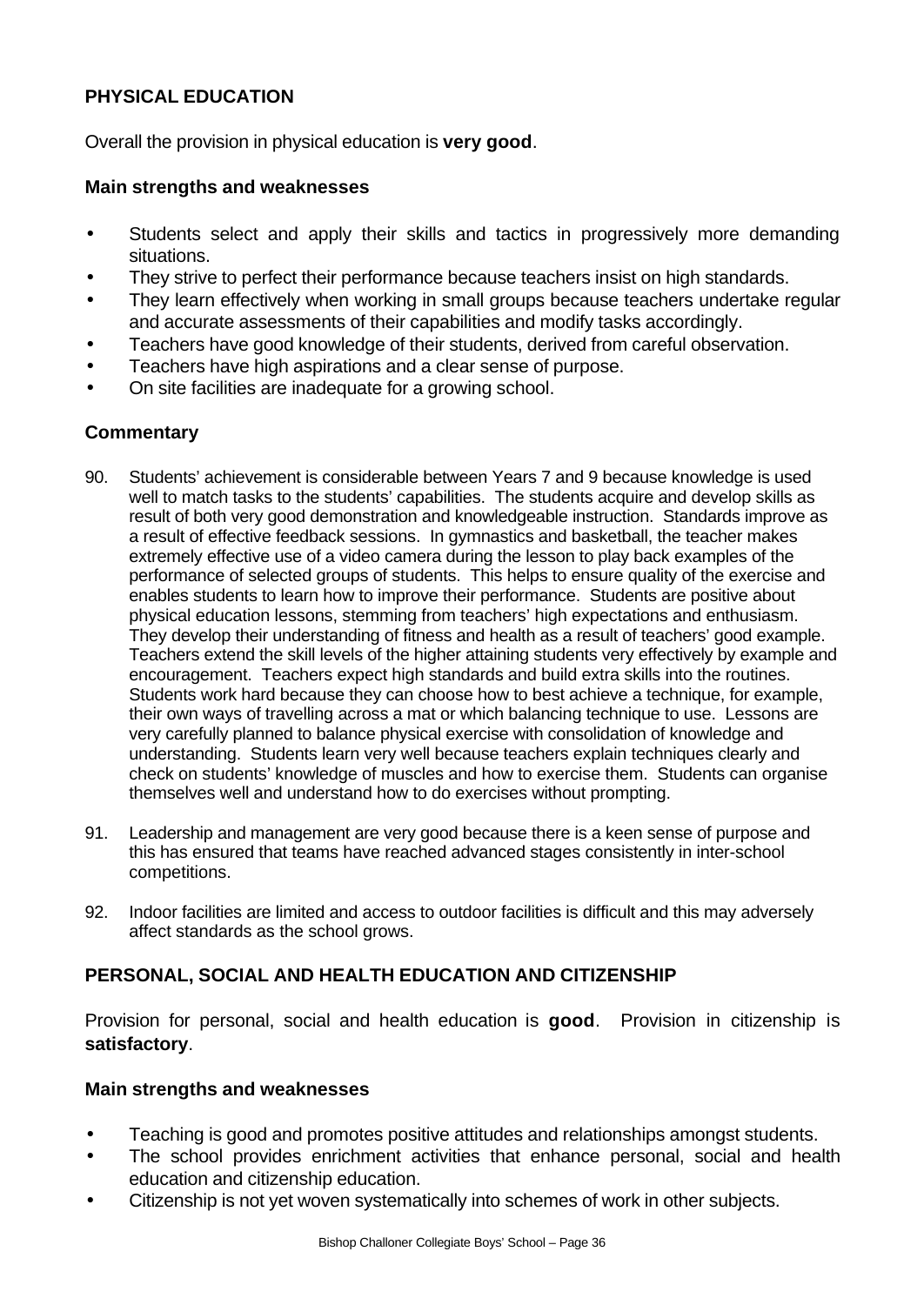- 93. Personal, social and health education, and citizenship are taught on a weekly basis by form tutors. They follow a comprehensive scheme of work that covers a wide range of topics from bullying and drugs awareness to health and sex education. All students develop their knowledge and understanding about becoming informed citizens and are beginning to develop their skills of enquiry by participating and taking responsible action. The profile of the subjects is high, and the approach has been approved by the Citizenship Foundation.
- 94. In lessons, students demonstrate high levels of achievement, promoted by good teaching. At best they are developing critical thinking skills in discussing moral issues. Attitudes and relationships are positive, there is much enthusiasm for the topics covered and students are encouraged to reflect on aspects of citizenship. Most non-specialist teachers make good use of time, are well organised, build their lessons on carefully grafted plans and deliver a brisk pace with varied activities. Lessons are less effective when there is insufficient time for students to discuss ideas or develop their enquiry skills.
- 95. The school continues to enrich personal, social and health education and citizenship lessons with the frequent use of guest speakers and a range of activities. These include study clubs, religious retreats and fund-raising events, which are shared with the girls' school. During the inspection an Arsenal Double Club visitor, who gave a stimulating talk to Year 8 students, clearly captured the attention and imagination of the students. Although there is a School Council, it has not yet reached its potential of enabling students to take significant responsible action. While the programme of work promotes good teaching and learning, there is hardly time to cover all the requirements of citizenship as well as personal, social and health education in the short lessons. Citizenship issues are evident from time to time in other subjects, but they are not yet woven systematically into schemes of work.